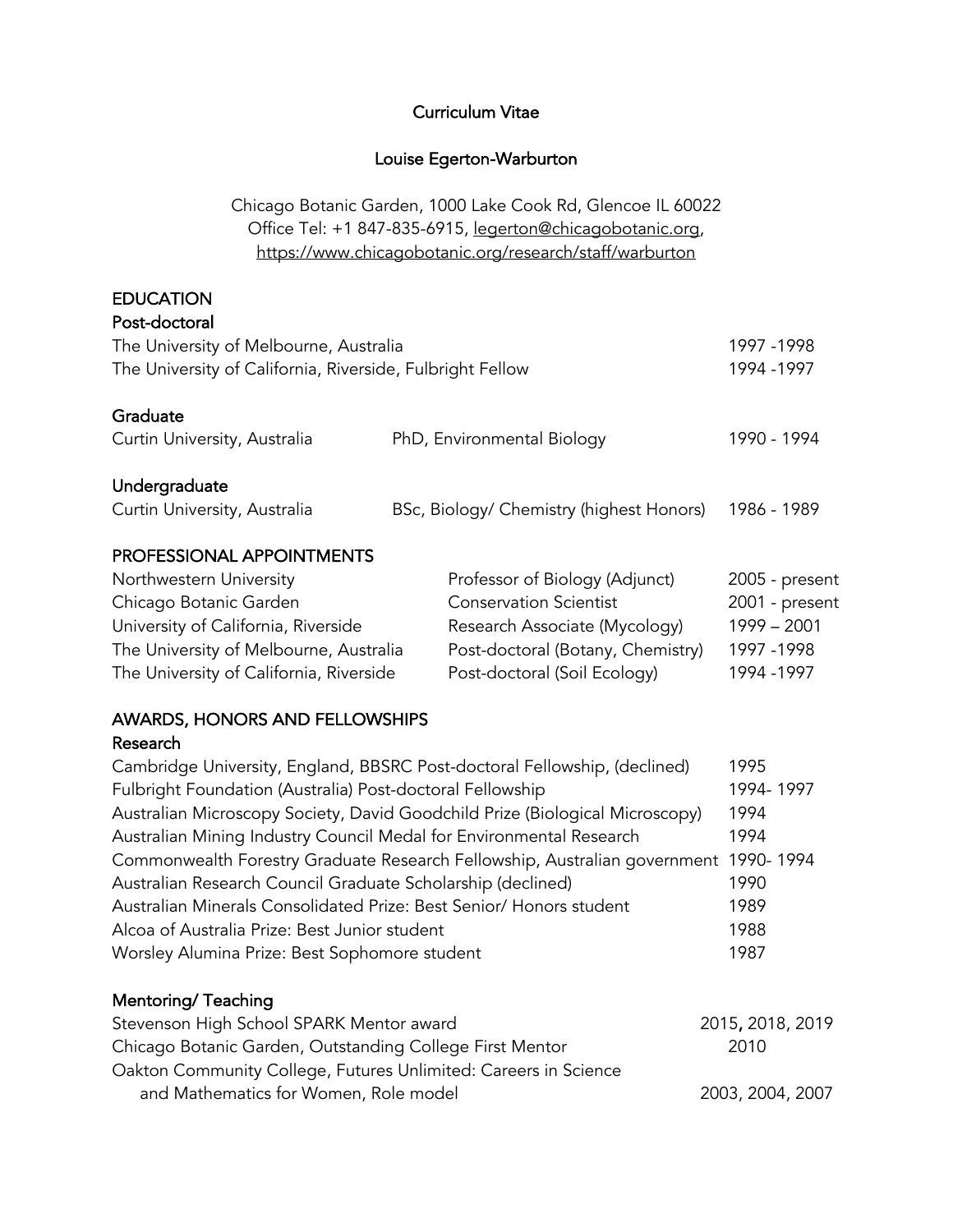# GRANTS

| <b>Funding source</b>                                   | <b>Title</b>                                                                                                                                | Role                                                                            | Amount                                                                     | Year             |
|---------------------------------------------------------|---------------------------------------------------------------------------------------------------------------------------------------------|---------------------------------------------------------------------------------|----------------------------------------------------------------------------|------------------|
| NSF- EPSRC (UK)                                         | Mitigation of rainfall-induced<br>landslide hazard by manipulating<br>mycorrhizal fungal communities in<br>the rhizosphere (UK NOI pending) | co-Pl                                                                           | \$450,00                                                                   | <b>TBD</b>       |
| <b>NSF</b>                                              | RaMP: Post-baccalaureate<br>mentoring in a Biological<br>Integration Institute (pending)                                                    | co-Pl                                                                           | \$3.5<br>million;<br><b>CBG</b><br>\$581,000                               | 2022-<br>2026    |
| <b>NSF</b>                                              | <b>Biology Integration Institute (BII)</b><br>New roots for restoration                                                                     | Senior<br>Personnel                                                             | \$12.4<br>million;<br>CBG \$1.2<br>million                                 | $2021 -$<br>2026 |
| Kurtis Conservation<br>Foundation                       | Evaluating the soil health benefits<br>generated by perennial wheatgrass<br>(Kernza™)                                                       | co-Pl                                                                           | \$15,000                                                                   | $2021 -$<br>2022 |
| The Darwin<br>Initiative Round 25                       | Maximising community and<br>conservation benefits from plants<br>of Mount Mulanje                                                           | Senior<br>Personnel<br>(PI-Botanic<br>Gardens<br>Conservation<br>International) | \$388,252<br><b>CBG</b><br>portion<br><b>TBD</b>                           | 2020-<br>2022    |
| Northwestern<br>University Initiative<br>for Large Data | Sustainable agriculture                                                                                                                     | Co-Pl                                                                           | \$35,000                                                                   | 2018-<br>2019    |
| The Darwin<br>Initiative Round 23                       | Domestication of Mulanje Cedar<br>for improved livelihoods                                                                                  | Collaborator<br>(PI-Botanic<br>Gardens<br>Conservation<br>International)        | \$252,172;<br><b>CBG</b><br>portion<br>$$6,728 +$<br>participan<br>t costs | 2017-<br>2019    |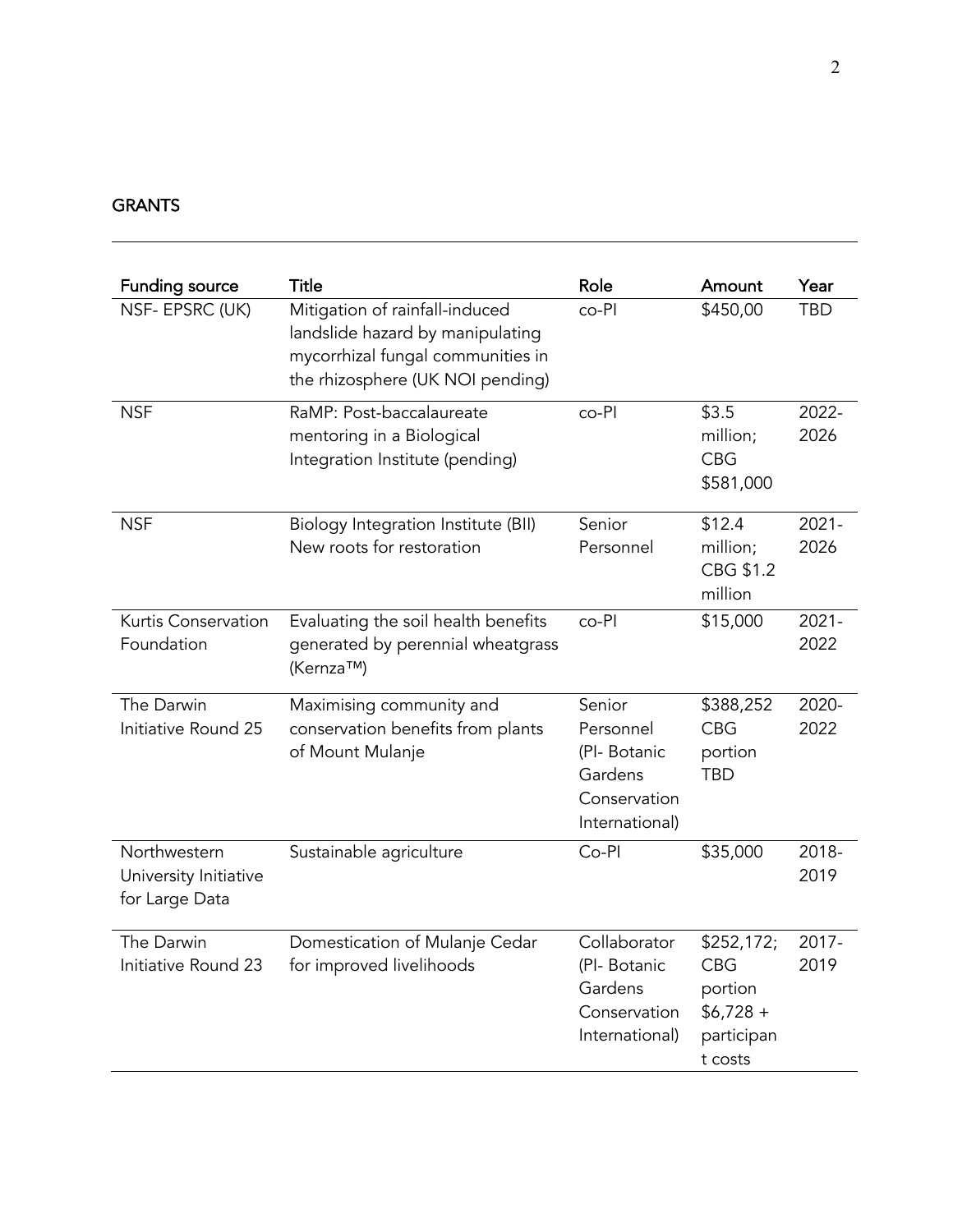| <b>NSF</b>                                                               | Acquisition of a ploidy analyzer at<br>Chicago Botanic Garden                                                    | Co-PI | \$101,048 | 2017             |
|--------------------------------------------------------------------------|------------------------------------------------------------------------------------------------------------------|-------|-----------|------------------|
| Northwestern<br>University Institute<br>for Sustainability<br>and Energy | Metagenomic discovery of novel<br>lignin-degrading fungi for biofuel<br>production                               | PI    | \$30,000  | $2013 -$<br>2014 |
| American Chemical<br>Society                                             | Survey and characterization of<br>fungal bound lipids from an<br>organic geochemical perspective                 | Co-Pl | \$100,000 | $2012 -$<br>2014 |
| Northwestern<br>University Institute<br>for Sustainability<br>and Energy | Fungal macromolecular products as<br>potential novel biofuel source                                              | Co-Pl | \$45,000  | 2011             |
| Northwestern<br>University Institute<br>for Sustainability<br>and Energy | Fungal macromolecules in C-<br>sequestration and facilitating<br>electron transfer                               | Co-PI | \$50,000  | 2010             |
| <b>NSF</b>                                                               | Research Experiences for<br>Undergraduates (REU) Site, Plant<br>biology and conservation: genes to<br>ecosystems | PI    | \$272,000 | 2007-<br>2010    |
| Chicago Wilderness<br>Grants Program                                     | The role of mycorrhizal fungi in the<br>invasion of exotic plant species in<br>prairies                          | PI    | \$15,000  | 2006             |
| <b>NASA</b>                                                              | Polarization sensing of nitrogen<br>fertilization effects                                                        | Co-PI | \$100,000 | 2005-<br>2006    |
| <b>National Council</b><br>for Science in<br>Sustainable<br>Forestry     | Biodiversity implications of post-<br>fire recovery strategies in the<br>California chaparral                    | PI    | \$50,000  | 2005-<br>2006    |
| <b>NSF</b>                                                               | Research Experiences for<br>Undergraduates (REU) Site, Plant<br><b>Conservation and Biology</b>                  | Co-PI | \$234,008 | $2004 -$<br>2006 |
| <b>NSF</b>                                                               | SBIR Phase I: Polarization sensing<br>of stress levels in vegetation                                             | Co-PI | \$100,000 | 2004             |
| <b>USDA Forest</b><br>Services                                           | Anthropogenic nitrogen<br>deposition and mycorrhizae<br>in urban and rural forests                               | PI    | \$102,520 | 2003-<br>2005    |
| <b>NSF</b>                                                               | Immediate post-fire response of<br>soil biological and pedogenic                                                 | Co-PI | \$52,000  | 2003             |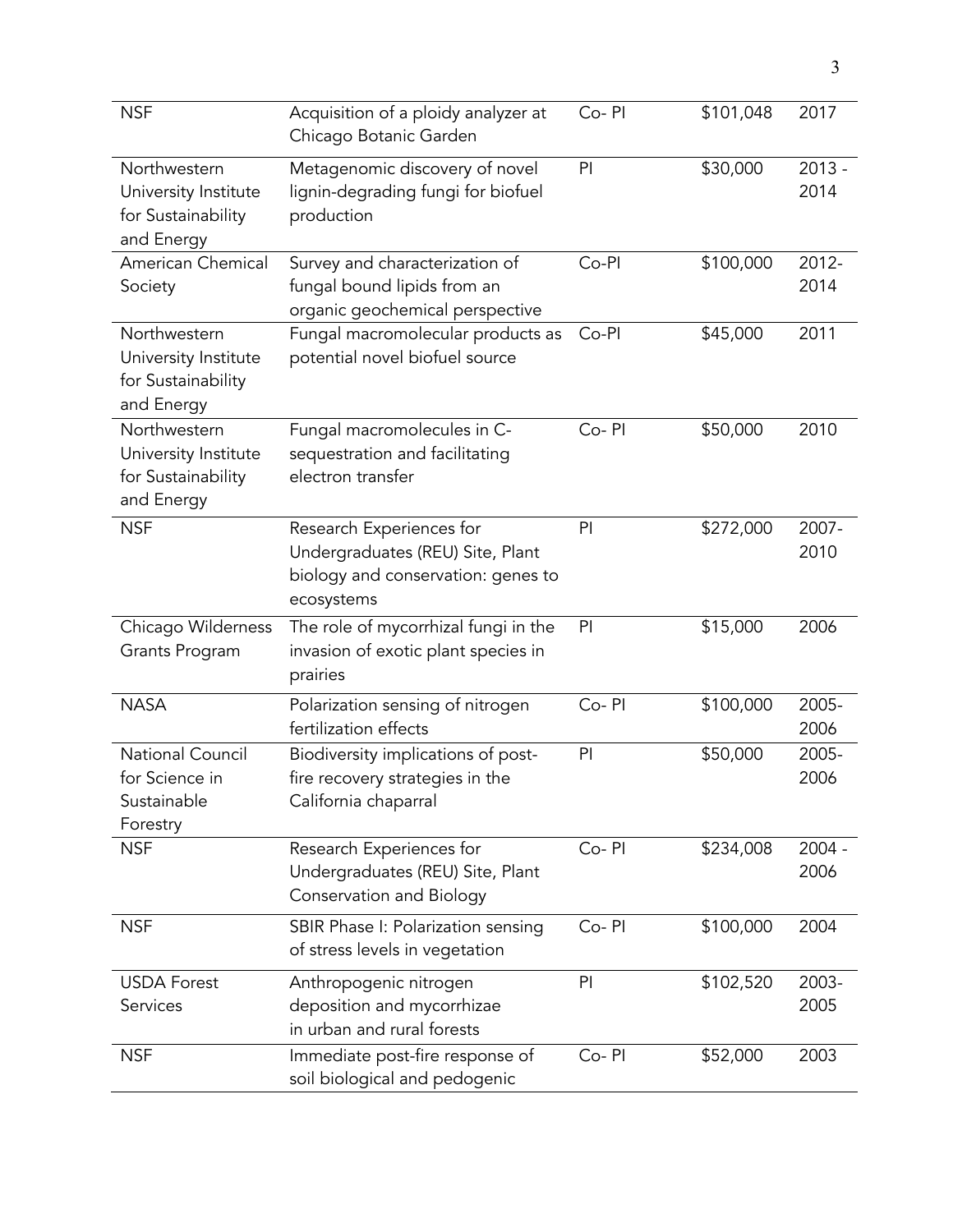|                                                  | properties at the San Dimas<br>lysimeter bio-sequence                                                                                    |    |           |                  |
|--------------------------------------------------|------------------------------------------------------------------------------------------------------------------------------------------|----|-----------|------------------|
| University of CA<br>Shipley-Skinner<br>Endowment | Prior to appointment at the Chicago Botanic Garden:<br>For everything a season: soil seed<br>banks and fire in the coastal sage<br>scrub | PI | \$26,500  | 2001             |
| Australian Research<br>Council                   | Mycorrhizae and the<br>restoration of terrestrial<br>orchids in urban areas                                                              | PI | \$185,000 | $2000 -$<br>2003 |
| <b>Western Collieries</b><br>Ltd.                | Utilization of mycorrhizal<br>inoculation in the<br>restoration of coal mine tailings                                                    | PI | \$21,500  | 1993-<br>1994    |
| <b>AMC Mineral</b><br>Sands Ltd.                 | Seed source and seed<br>quality in restoration<br>practice                                                                               | PI | \$10,500  | 1989             |

# PUBLICATIONS

\*Undergraduate student; ¶ graduate student; † post-doctoral researcher

**51) 『**Ning, C., **Egerton-Warburton**, L.M., Mueller, G.M., Xiang, W., and Yan, W. (2021). Shifts in ectomycorrhizal fungal community composition during the early establishment of native and exotic pine seedlings. *Applied Soil Ecology*, 157, 103722. Journal IF: 3.187 Times cited: 1

**50) "**Ning, C., Mueller, G.M., **Egerton-Warburton**, L.M., Xiang, W., Yan, W. and Liu, Y. (2020). Differences in ectomycorrhizal community assembly between native and exotic pines are reflected in their enzymatic functional capacities. *Plant and Soil* 446, 179–193. https://doi.org/10.1007/s11104-019-04355-9 Journal IF: 3.761

Times cited: 3

49) ¶ Ning, C., Egerton-Warburton, L.M., Mueller, G.M., Xiang, W., and Yan, W. (2019). Host phylogenetic relatedness and soil nutrients shape ectomycorrhizal community composition in native and exotic pine plantations. *Forests* 10, 263 https://doi.org/10.3390/f10030263 (Special Issue: The Ecology of Fine Roots and Mycorrhizas in Forests) Journal IF: 2.543 Times cited: 6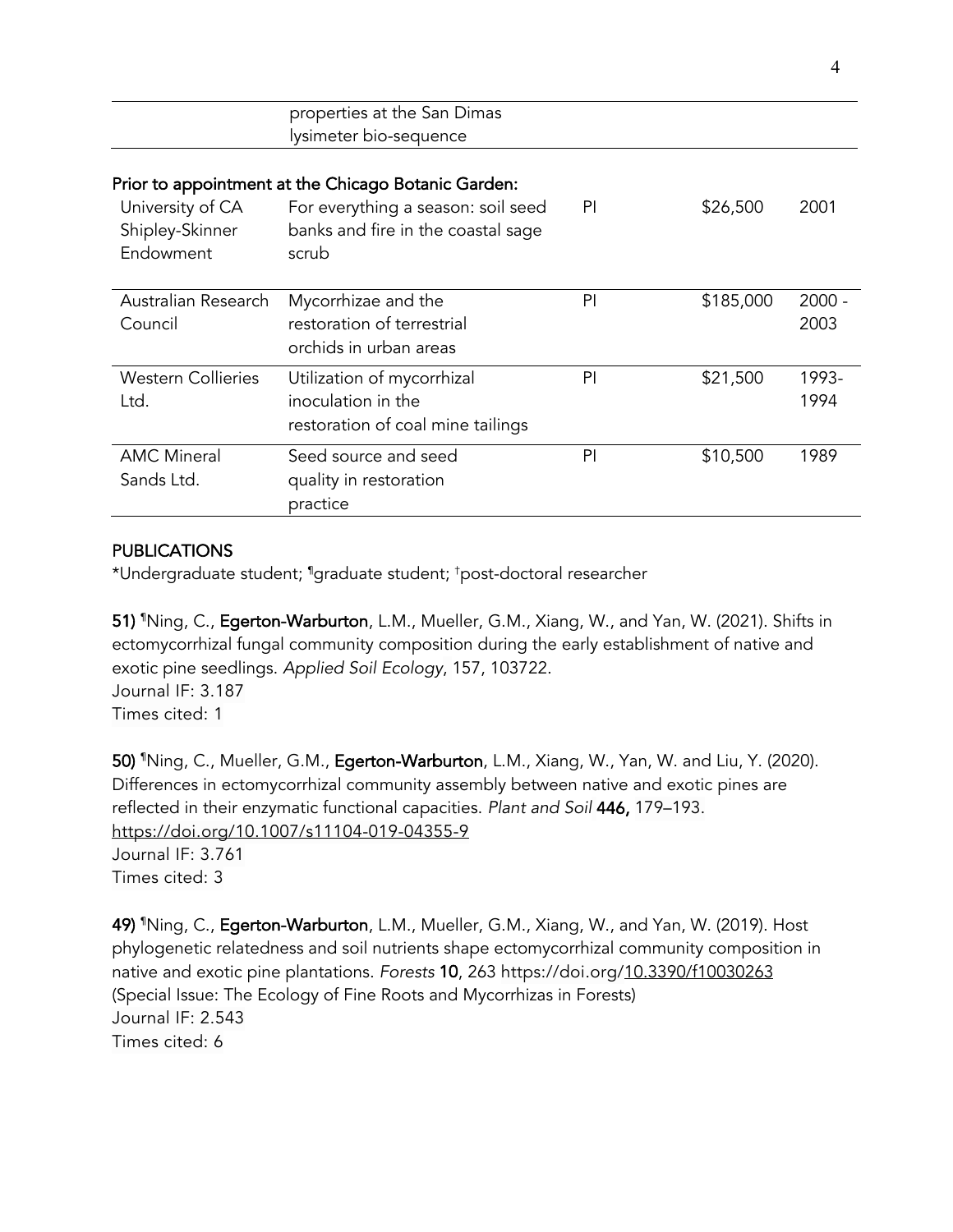**48) "**Ning, C., Mueller<sup>,</sup> G.M., **Egerton-Warburton**, L.M., Wilson<sup>,</sup> A.W., Yan<sup>,</sup> W., and Xiang, W. (2018). Diversity and functioning of ectomycorrhizal fungal communities following nitrogen fertilization in an urban-adjacent pine plantation. *Forests* 9: 99 https://doi.org/10.3390/f9030099 Journal IF: 2.543 Times cited: 9

47) Treseder, K.K., Allen, E.B., Egerton-Warburton, L.M., Hart, M.M., Johnson, N.C., Klironomos, J.N., Maherali, H., Powell, J.R., and Tedersoo, L. (2018). Arbuscular mycorrhizal fungal traits could mediate ecosystem responses to nitrogen deposition. *Journal of Ecology* 106: 480-489. (Special Issue: Mycorrhizal Fungi as Drivers and Modulators of Ecosystem Processes) Journal IF: 5.68 Times cited: 53

**46) 『**Morgan, B.S.T. and **Egerton-Warburton**, L.M. (2017). Barcoded NS31/AML2 primers for high-throughput sequencing of arbuscular mycorrhizal communities in environmental samples. *Applications in Plant Sciences* 5: 1700017. Journal IF: 1.389

Times cited: 10

45) ¶ Desai, N., Wilson, A.W., Powers, J.M., Mueller, G.M., and Egerton-Warburton, L.M. (2016). Mycorrhizal community structure in *Quercus oleoides* in a restored seasonally dry tropical forest. *Environmental Research Letters* 11: 125007. (Special Issue: Conservation of Dry Seasonal Tropical Forests) Journal IF: 6.192 Times cited: 9

44) \*Yost<sup>,</sup> J.L., **Egerton-Warburton, L.M.**, †Schreiner, K.M., ¶Palmer, C.E., and Hartemink, A.E. (2016). Impact of restoration and management on aggregation and organic carbon accumulation in urban grasslands. *Soil Science Society of America Journal* 80: 992-1002. Journal IF: 1.997 Times cited: 10

43) Allen, E.B., Egerton-Warburton, L.M., Hilbig, B.E., and Valliere, J.M. (2016). Interactions of arbuscular mycorrhizal fungi, critical loads of nitrogen deposition, and shifts from native to invasive species in a southern California shrubland. *Botany* 94: 425-433. Journal IF: 1.178 Times cited: 16

42) Sollenberger, D., \*Kadlec, C., O'Shaughnessy, J., and Egerton-Warburton, L.M. (2016). Environmental filtering mediates grassland community assembly following restoration with soil carbon additions. *Restoration Ecology* 24: 626–636. *\* Undergraduate*  Journal IF: 2.544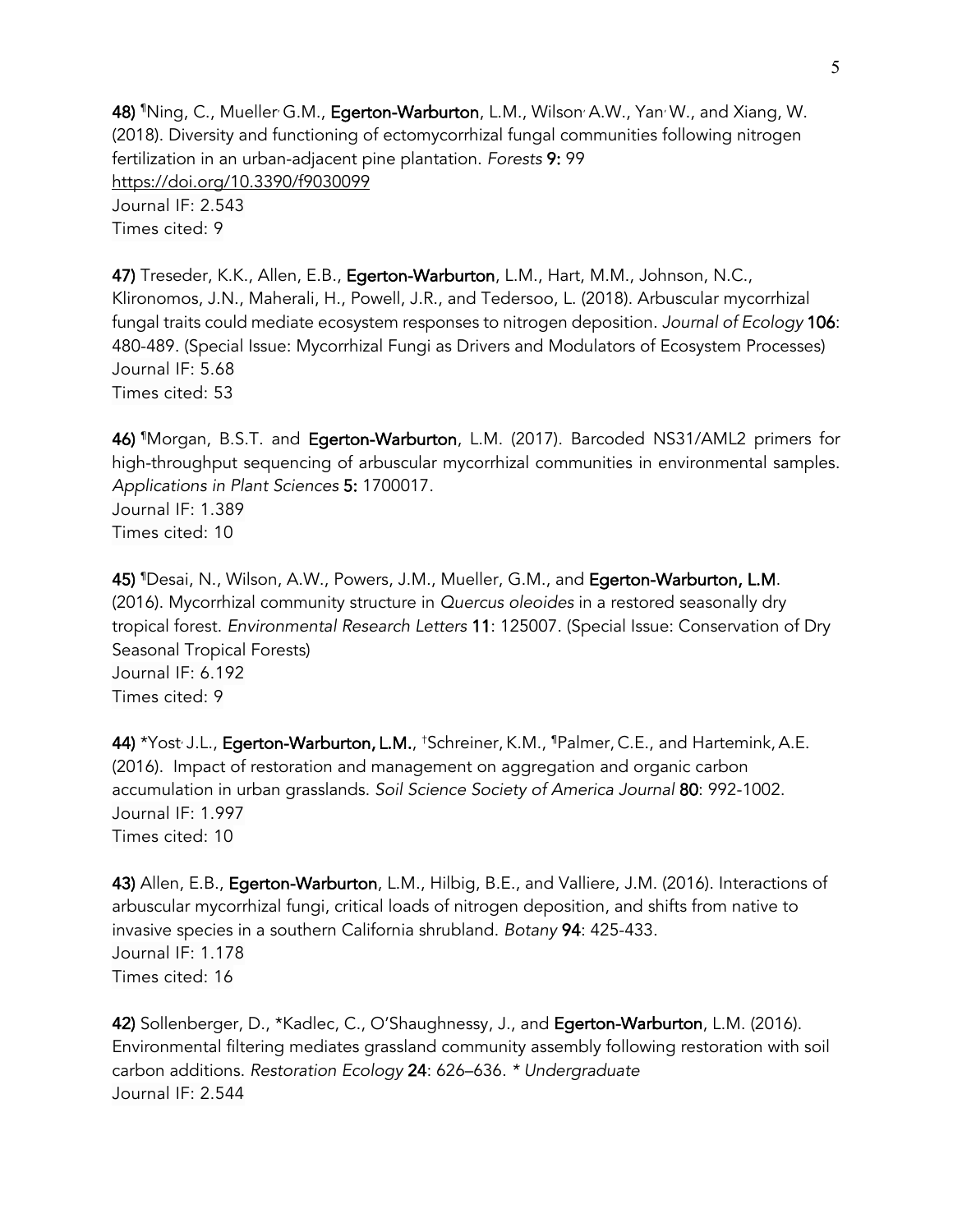41) Graham, R.C., Egerton-Warburton, L.M., Hendrix, P.F., Shouse, P.J., Johnson-Maynard, J.L., Quideau, S.A., Sternberg, P.D., Jobes, J.A., and Breiner, J.M. (2016). Post-fire pedogenic response: wildfire effects on the soil environment in a 60-year-old biosequence. *Soil Science Society of America Journal* 80: 376-394. Journal IF: 1.997 Times cited: 5

40) Egerton-Warburton, L.M. (2015). Inoculation of *Eucalyptus* with ectomycorrhizal *Pisolithus* enhances plant growth and mineral nutrition in acidic coal soil. *Applied and Environmental Soil Science* vol. 2015, doi:10.1155/2015/803821 Journal IF: 1.460 Times cited: 5

39) † Schreiner, K.M., Blair, N.E., \*Levinson, W., and Egerton-Warburton, L.M. (2014). Contribution of fungal macromolecules to soil carbon sequestration. In: A.E. Hartemink & K. McSweeney (eds.), Soil Carbon, Progress in Soil Science, DOI 10.1007/978-3-319-04084-4\_16, Springer International Publishing, Switzerland. pp. 155-161. Times cited: 16

**38)** <sup>¶</sup>DeLong, J.R., Swarts, N., Dixon, K.W., **Egerton-Warburton**, L.M. (2013). Mycorrhizal preference promotes habitat invasion by a native Australian orchid: *Microtis media*. *Annals of Botany* 111: 409-418. Journal IF: 4.041 Times cited: 39

37) Querejeta, J.I., Egerton-Warburton, L.M., Prieto, I., Vargas, R., Allen, M.F. (2012) Changes in soil hyphal abundance and viability can alter the patterns of hydraulic redistribution by plant roots. *Plant and Soil* 355: 63-73. Journal IF: 3.761 Times cited: 27

36) Querejeta, Egerton-Warburton, L.M., and Allen, M.F. (2009). Topographic position modulates the mycorrhizal response of oaks to inter-annual rainfall variability. *Ecology* 90: 649- 662. Journal IF: 5.175 Times cited: 108

35) Bidartondo, M., Bruns, T.D., Blackwell, M., Edwards, I., Taylor, A.F.S., Horton, T., Zhang, N., ... Egerton-Warburton, L.M. ... Hughes, K. (2008). Preserving accuracy in GenBank. *Science* 319: 5870. Journal IF: 41.063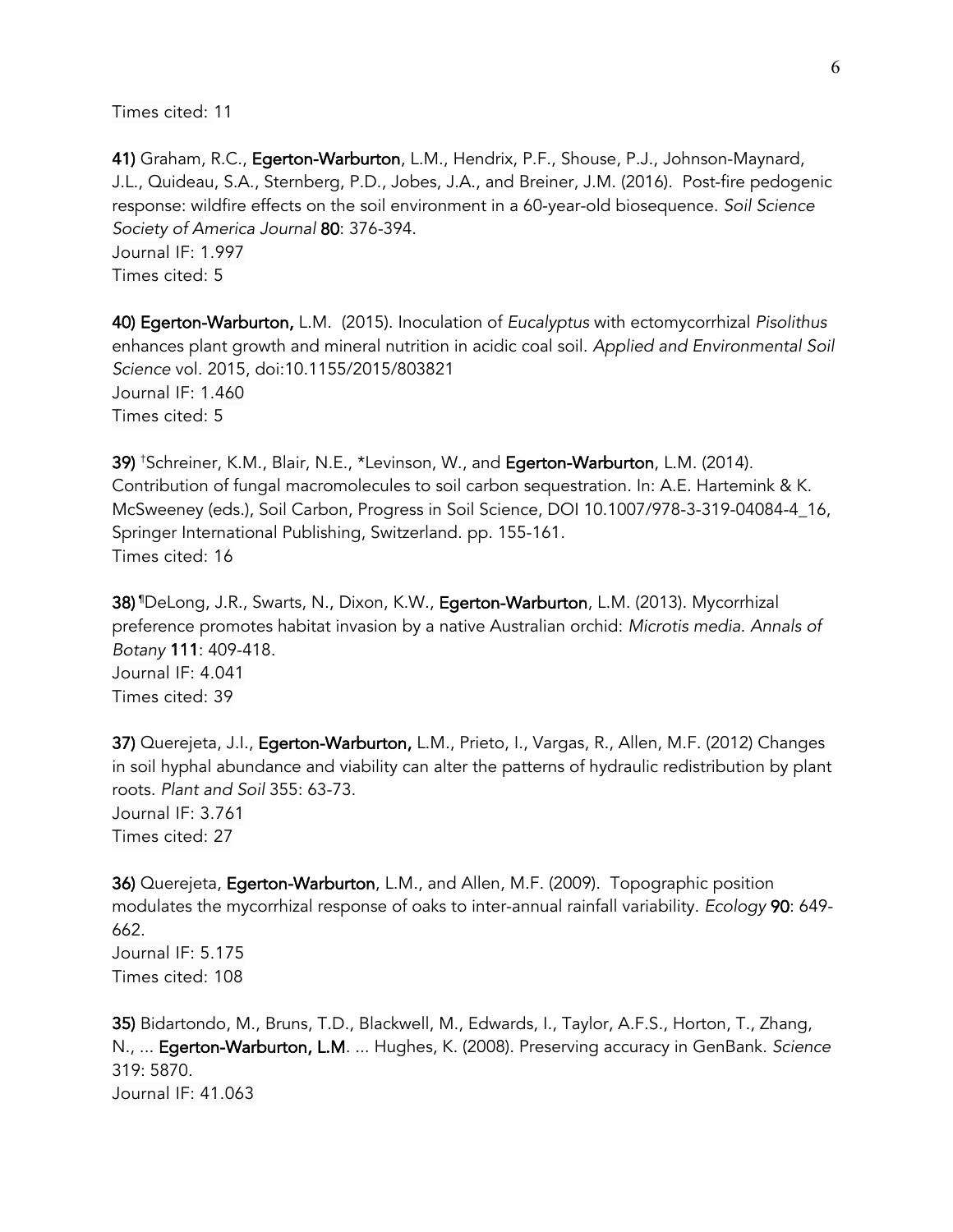34) Egerton-Warburton, L.M., Querejeta, J.I., and Allen, M.F. (2008). Efflux of hydraulically lifted water by mycorrhizal hyphae during imposed drought. *Plant Signaling and Behavior* 3: 68-71. Journal IF: 1.644 Times cited: 38

33) Egerton-Warburton, L.M., Johnson, N.C., and Allen, E.B. (2007). Mycorrhizal community dynamics following nitrogen fertilization: a cross-site test in five grasslands. *Ecological Monographs* 77: 527-544. Journal IF: 8.759 Times cited: 261

32) Egerton-Warburton, L.M., Querejeta, J.I., and Allen, M.F. (2007). Common mycorrhizal networks provide a potential pathway for the transfer of hydraulically lifted water between plants. *Journal of Experimental Botany* 58: 1473-1483. Journal IF: 6.305 Times cited: 210

31) Plamboek, A.H., Dawson, T.E., Egerton-Warburton, L.M., North, M., Bruns, T.D., and Querejeta, J.I. (2007). Water transfer via ectomycorrhizal fungal hyphae to conifer seedlings. *Mycorrhiza* 17: 439-447. Journal IF: 3.114 Times cited: 89

30) Querejeta, J.I., Egerton-Warburton, L.M., and Allen, M.F. (2007). Hydraulic lift may buffer rhizosphere hyphae against the negative effects of severe soil drying in a California oak savanna. *Soil Biology and Biochemistry* 39: 409-417. Journal IF: 5.290 Times cited: 181

29) Allen, M.F, Chrisafulli, C., Morris, S.J., Egerton-Warburton, L.M., MacMahon, J., and Trappe, J.M. (2005). Mycorrhizae and Mt. St. Helens- the story of a symbiosis. In: Ecological responses to the 1980 Eruption of Mt St. Helens. Eds. V. Dale, F. Swanson, C. Chrisafulli. Springer, New York. Pp. 221-232. Times cited: 20

28) Jumpponen, A., and Egerton-Warburton, L.M. (2005). Mycorrhizal fungi in successional environments- a community assembly model incorporating host plant, environmental and biotic filters. In: The Fungal Community: its organization and role in the ecosystem. Eds. J. Dighton, P. Oudemans, and J. White. Times cited: 64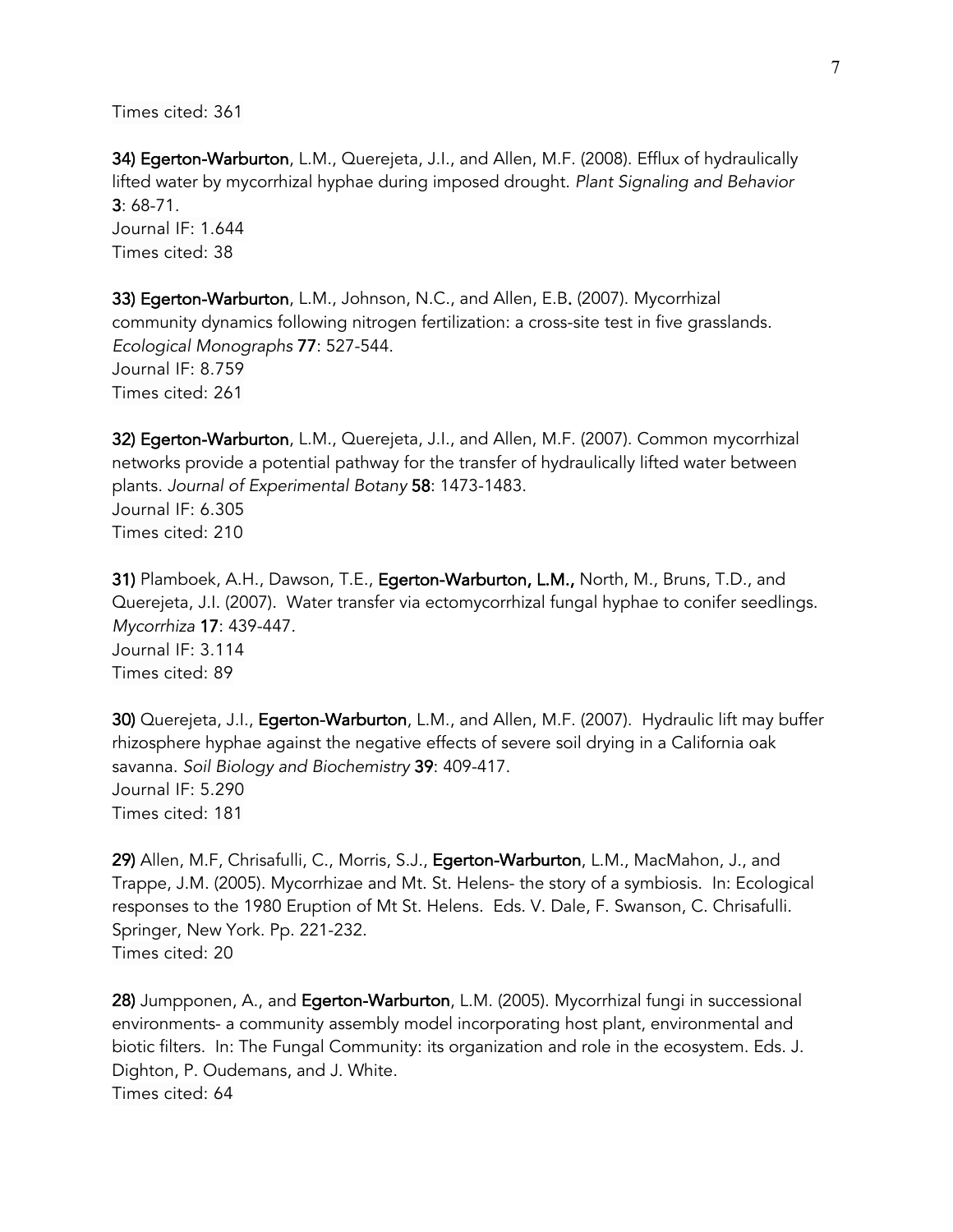27) Treseder, K.K., Egerton-Warburton, L.M., Allen, M.F., Cheng, Y., and Oechel, W.C. (2003). Alteration of soil carbon pools and communities of mycorrhizal fungi in a chaparral community exposed to elevated CO2. *Ecosystems* 6: 786-796. Journal IF: 4.735 Times cited: 75

26) Allen, E.B., Allen, M.F., Egerton-Warburton, L.M., Corkidi, L., & Gomez-Pompa, A. (2003). Impacts of early- and late-seral mycorrhizae during restoration in seasonal tropical forest, Mexico. *Ecological Applications* 13: 1701-1717. Journal IF: 4.378 Times cited: 172

25) Allen, M.F., Swenson, W., Querejeta, J.I., Egerton-Warburton, L.M., & Treseder, K.K. (2003). Ecology of mycorrhizae: a conceptual framework for complex interactions among plants and fungi. *Annual Review of Phytopathology* 41: 271-303. Journal IF: 10.200 Times cited: 360

24) Johnson, N.C., Rowland, D.L., Corkidi, L., Egerton-Warburton, L.M., & Allen, E.B. (2003). Nitrogen enrichment alters mycorrhizal allocation at five mesic to semiarid grasslands. *Ecology* 84: 1895-1900*.* Journal IF: 5.175 Times cited: 455

23) Egerton-Warburton, L.M., Graham, R.C., and Hubbert, K.R. (2003). Spatial variability in mycorrhizal hyphae and nutrient and water availability in a soil weathered bedrock profile. *Plant and Soil* 249: 331-342. Journal IF: 3.761 Times cited: 63

22) Querejeta, J.I., Egerton-Warburton, L.M., and Allen, M.F. (2003). Direct nocturnal water transfer from oaks to their mycorrhizal symbionts during severe soil drying. *Oecologia* 134: 55- 64. Journal IF: 3.011

Times cited: 253

21) Egerton-Warburton, L.M., Allen, E.B., and Allen, M.F. (2002). Diversity and conservation of mycorrhizal fungal communities under elevated atmospheric  $CO<sub>2</sub>$  and anthropogenic nitrogen deposition. In: Microorganisms in Plant Conservation and Diversity. (Eds K. Sivasithamparam, K.W. Dixon and R. Barrett.). pp. 19-43. Kluwer Academic Press, Dordrecht. Times cited: 7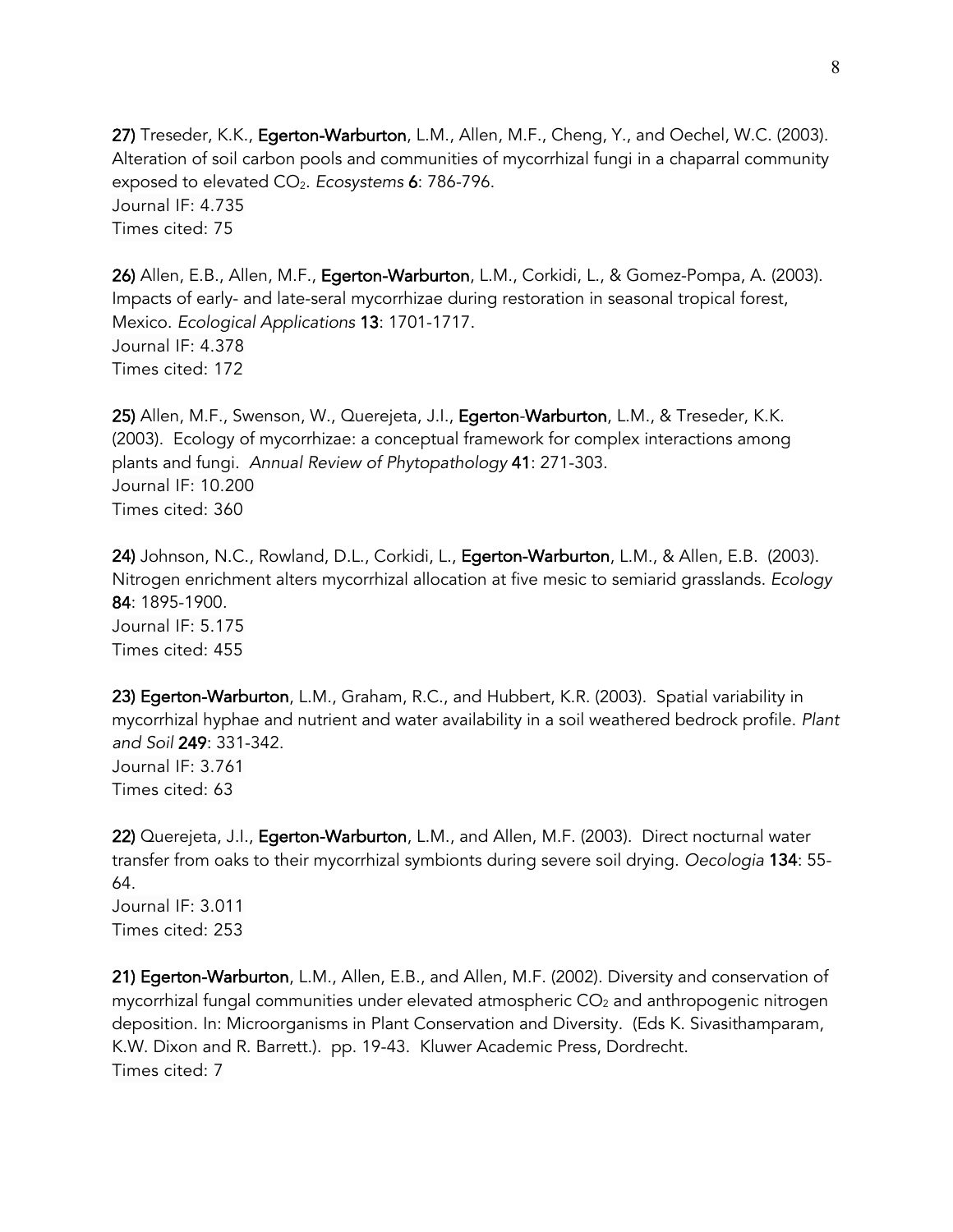20) Egerton-Warburton, L.M., Graham, R.C., Allen, E.B, and Allen, M.F. (2001). Reconstruction of the historical changes in mycorrhizal fungal communities under anthropogenic nitrogen deposition. *Proceedings of the Royal Society of London, Series B* 268: 2479-2484. Journal IF: 4.847 Times cited: 80

19) Egerton-Warburton, L.M., and Allen, M.F. (2001). Endo- and ectomycorrhizae in *Quercus agrifolia* Nee. (Fagaceae): patterns of root colonization and effects on seedling growth. *Mycorrhiza* 11: 283-290. Journal IF: 3.114 Times cited: 117

18) Egerton-Warburton, L.M., and Ghisalberti, E.L. (2001). Isolation and structural identification of a germination inhibitor in fire-recruiters from the California chaparral. *Journal of Chemical Ecology* 27: 371-382. Journal IF: 3.151 Times cited: 12

17) Egerton-Warburton, L.M., and Allen, E.B. (2000). Shifts in the diversity of arbuscular mycorrhizal fungi along an anthropogenic nitrogen deposition gradient*. Ecological Applications* 10: 484- 496. Journal IF: 4.378 Times cited: 441 Policy document: https://www.rivm.nl/publicaties/review-and-revision-of-empirical-critical-loads-and-doseresponse-relationships

16) Tieu, A., and Egerton-Warburton, L.M. (2000). Contrasting seed morphology dynamics in relation to the alleviation of dormancy with soil storage. *Canadian Journal of Botany* 78: 1187- 1198. Journal IF: 1.178 Times cited: 24

15) Schultz, T.F., Egerton-Warburton, L., Crawford, S.A., and Wetherbee, R. (2000). Identification of a 41 kDa protein embedded in the biosilica of scales and bristles isolated from *Mallomonas splendens* (Synurophyceae, Ochrophyta). *Protist* 152: 315-327. Journal IF: 2.701 Times cited: 11

14) Allen, M.F., Egerton-Warburton, L.M., Allen, E.B. and Karen, Ô. (1999). Mycorrhizae in *Adenostoma fasciculatum* Hook. & Arn.: a combination of unusual ecto- and endo- forms. *Mycorrhiza* 8: 225- 228. Journal IF: 3.114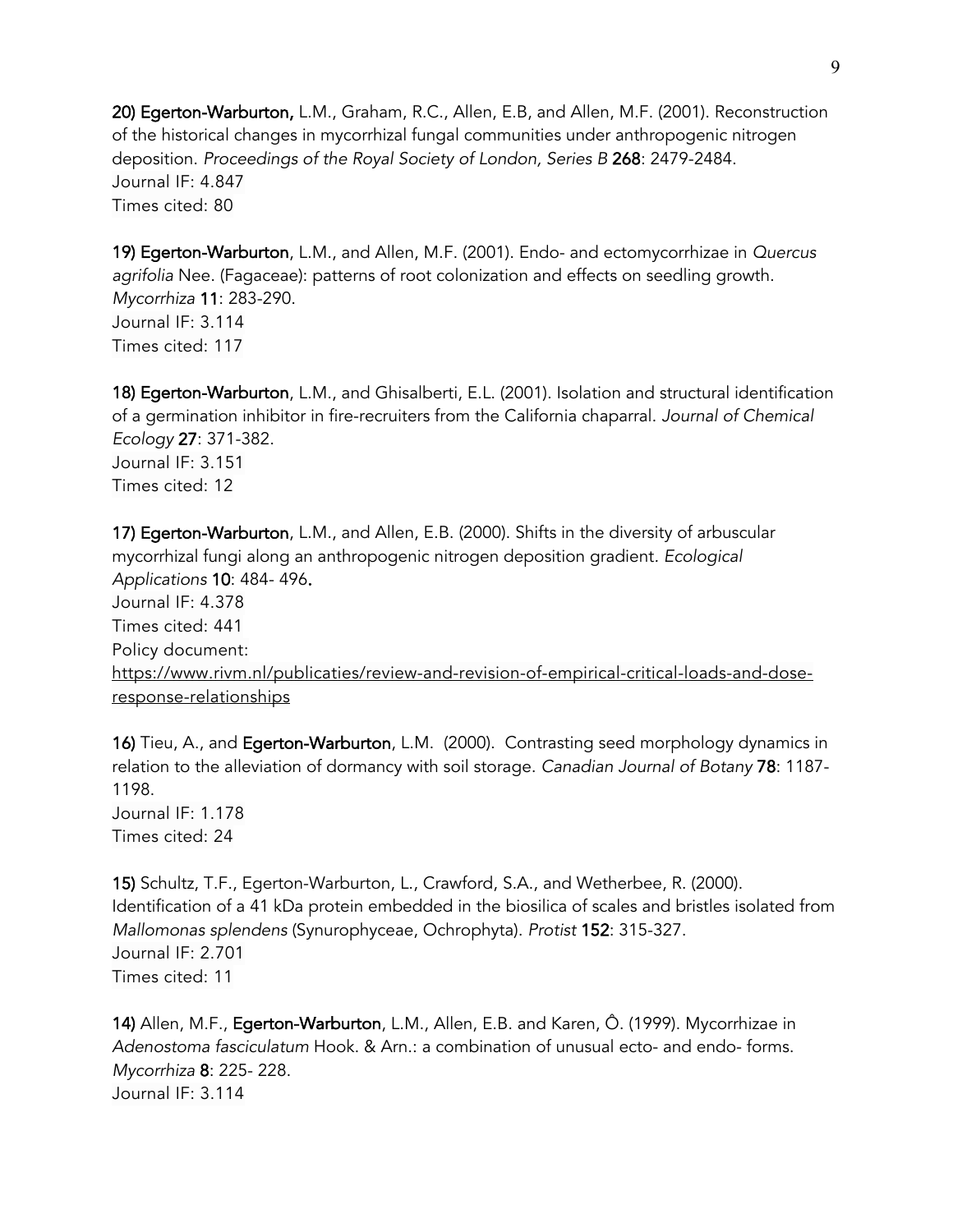13) Egerton-Warburton, L.M. (1998). A smoke-induced alteration of the sub-testa cuticle in seeds of the post-fire recruiter, *Emmenanthe penduliflora* Benth. (Hydrophyllaceae). *Journal of Experimental Botany* 49: 1317-1327. Journal IF: 5.360 Times cited: 102

12) Egerton-Warburton, L.M., Ghisalberti, E.L., and Burton, N.C. (1998). Intergeneric hybridism in *Chamelaucium* and *Verticordia* (Myrtaceae) based on analysis of essential oils and morphology. *Australian Journal of Botany* 46: 201-208. Journal IF: 3.656 Times cited: 11

11) Egerton-Warburton, L.M., Ghisalberti, E.L., and Considine, J.A. (1998). Infraspecific variability of the volatile leaf oils in *Chamelaucium uncinatum* Schauer (Myrtaceae). *Biochemical Systematics and Ecology* 26: 873- 888. Journal IF: 0.931 Times cited: 22

10) Egerton-Warburton, L.M., Balsamo, R.A., and Close, T.J. (1997). Temporal accumulation and ultrastructural localization of dehydrins in *Zea mays* L. *Physiologia Plantarum* 101: 545-555. Journal IF: 3.656 Times cited: 107

9) Egerton-Warburton, L.M., West, M.M., and Lott, J.N.A. (1997). Conservative allocation of globoid-held mineral nutrients in seeds of *Banksia grandis* Willd. (Proteaceae). *Canadian Journal of Botany* 75: 1951-1956. Journal IF: 1.178 Times cited: 5

8) Egerton-Warburton, L.M., Ghisalberti E.L. (1995). Essential oil composition of *Chamelaucium uncinatum* (Myrtaceae). *Phytochemistry* 40: 837-839. Journal IF: 5.547 Times cited: 8

7) Egerton-Warburton, L.M. (1995). An absence of ecotype evolution in three *Eucalyptus* species colonizing coal mine soils with low pH and high aluminium content*. Water, Air and Soil Pollution* 83: 335-349. Journal IF: 1.769 Times cited: 1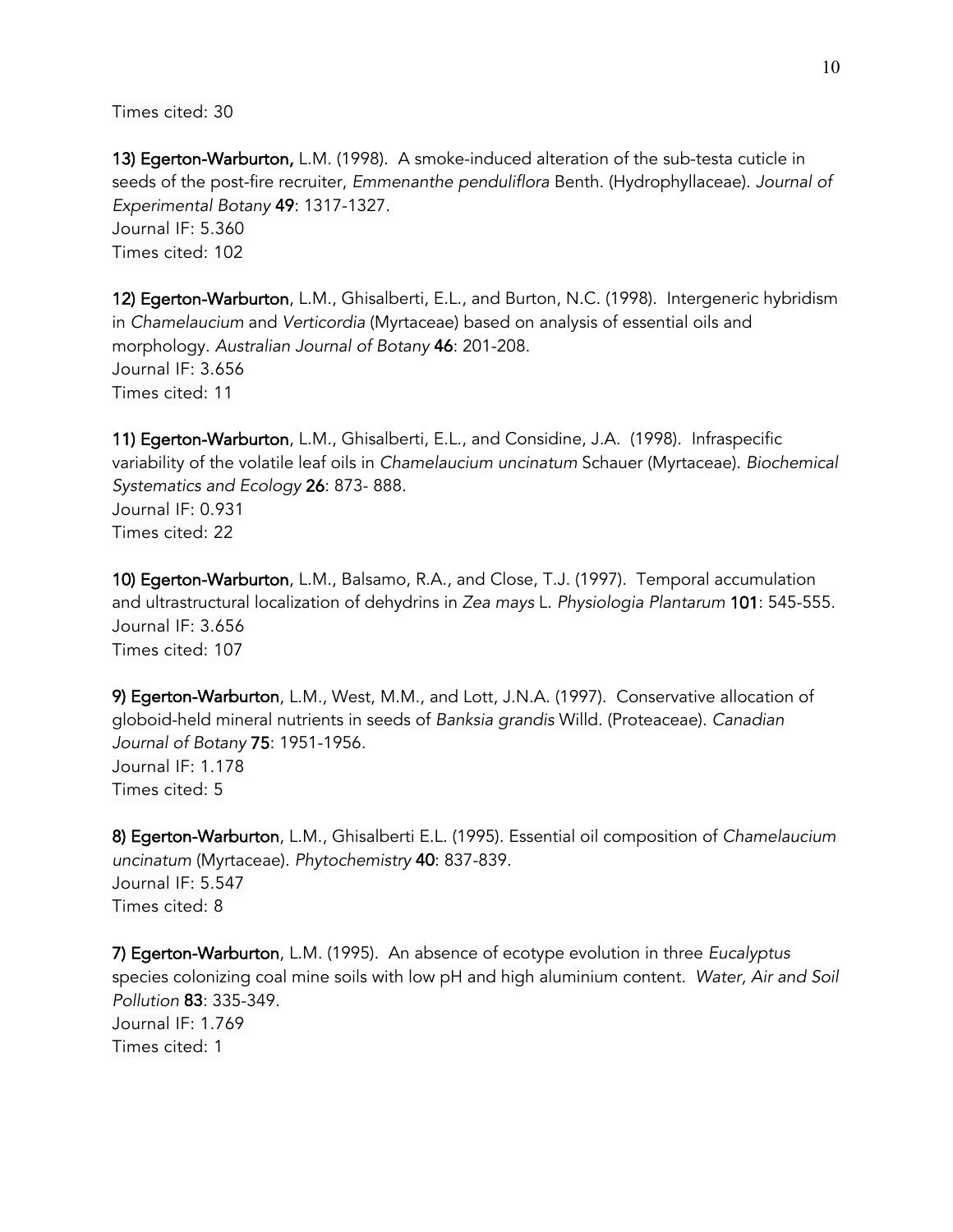6) Egerton-Warburton, L.M., and Griffin, B.J. (1995). Differential tolerance of *Pisolithus tinctorius* isolates to aluminum in vitro. *Canadian Journal of Botany* 73: 1229-1233. Journal IF: 1.178 Times cited: 65

5) Egerton-Warburton, L.M., Griffin, B.J., and Kuo, J. (1995). Reserves of aluminium and mineral nutrients in seeds of *Eucalyptus calophylla* (Myrtaceae) with reference to the globoid inclusions. *Seed Science Research* 5: 53-57. Journal IF: 1.329 Times cited: 1

4) Egerton-Warburton, L.M., and Griffin, B.J. (1994). Levels of mineral nutrients in fresh- and frozen bulk hydrated biological specimens: a comparison of EDS data collected in the Environmental SEM and a conventional cryo-SEM. *Micron* 25: 607-612*.*  Journal IF: 1.988 Times cited: 8

3) Egerton-Warburton, L.M., Griffin, B.J., and Kuo, J. (1993). Microanalytical studies of metal localization in biological tissues by Environmental SEM. *Microscopy Research and Technique* 25: 406-411. Journal IF: 1.327 Times cited: 18

2) Egerton-Warburton, L.M., Kuo, J., Griffin, B.J., and Lamont, B.B. (1993). The effect of aluminium on the distribution of calcium, magnesium and phosphorus in mycorrhizal and nonmycorrhizal seedlings of *Eucalyptus rudis*: a cryo-microanalytical study. *Plant and Soil* 155/ 156: 481-484. Journal IF: 3.761 Times cited: 18

1) Egerton-Warburton, L.M., Griffin, B.J., and Lamont, B.B. (1992). Localization of aluminum and manganese in reproductive tissues of eucalypts by Environmental SEM indicates a basis for pre-emergent selection. *Journal of Computer-Assisted Microscopy* 4:205-211. Journal IF: 2.451 Times cited: 2

#### In revision

Sarnell, J.M., ... Egerton-Warburton, L.M. et al.\* Global decomposition patterns to predict inputs into soil organic matter. *Nature Geochemistry.* \*Members of the TeaBag Index project

Sollenberger, D., Thomas, C., and Egerton-Warburton, L.M. Propagation of *Lithospermum canescens*. *Native Plants Journal*.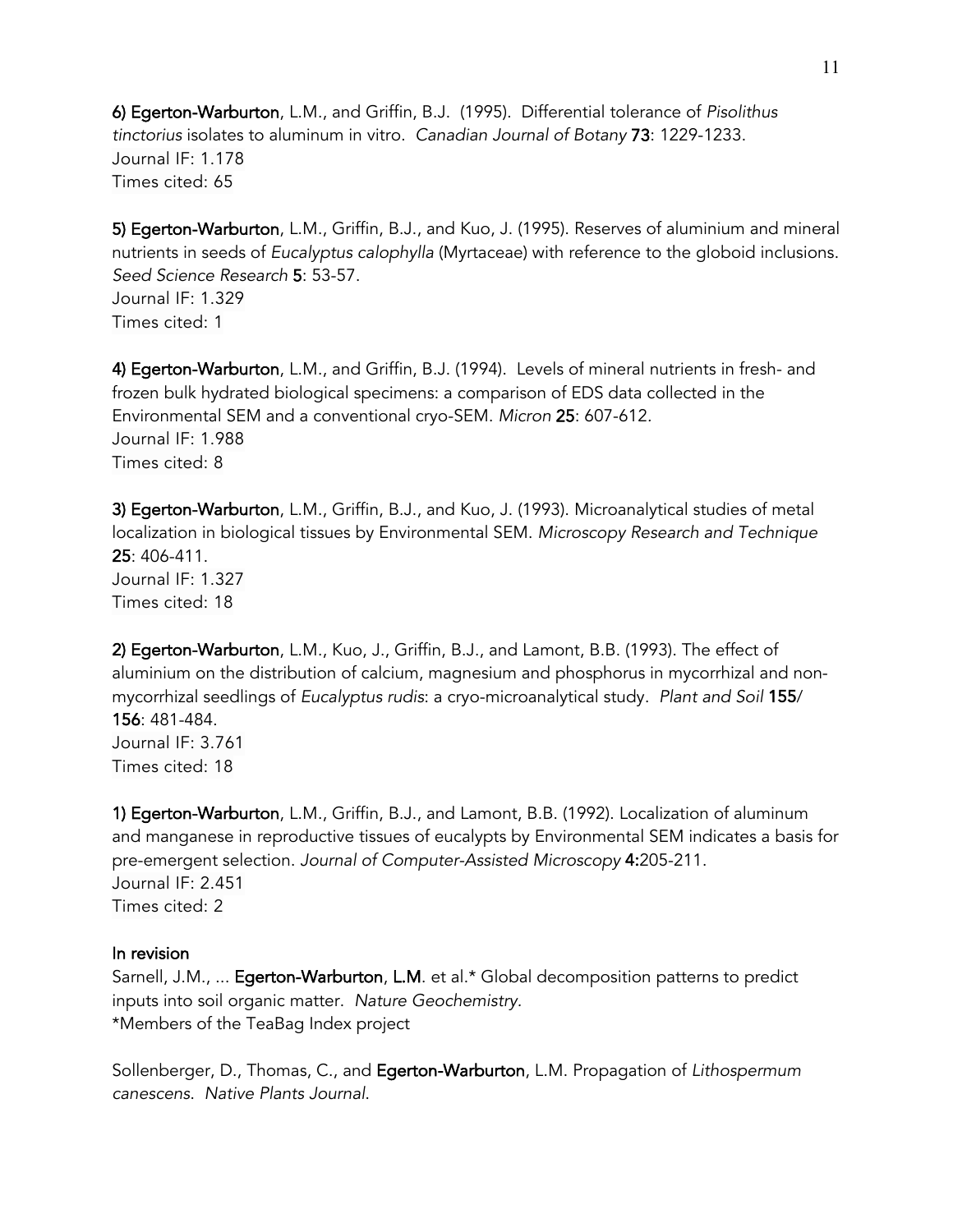#### In preparation

Egerton-Warburton, L.M., \*Buiser, A.M., Herrera, F., P. Herendeen, and P.R. Raven. Fungi in lignified roots from the Early Cretaceous of Mongolia: revealing an unexplored mycobiota. For submission to *Nature*

**Egerton-Warburton**, L.M., †Schreiner, K.M., Brunner, V., \*Sanchez, B., \*Schultz, J., ¶Morgan, B.S.T., and Blair, N.E. Transformation of fungal necromass: temporal changes in mass loss are reflected in microbial community composition and necromass chemistry. For submission to *Soil Biology and Biochemistry*.

¶ Chamberlain, L.A., \*Aguayo, T., Zerega, N.J.C., Dybzinski, R., and Egerton-Warburton, L.M. Quantifying soil carbon accrual following conversion of an abandoned crop field to perennial crop systems.

#### Technical reports and encyclopedias

Allen, E.B., Querejeta, J.I., Vargas, R., Snyder, S.R., Egerton-Warburton, L.M., Gomez-Pompa, A., and Allen, M.F. (2008). Restoration and mycorrhiza in seasonal tropical forest: fungal species composition, carbon accumulation, and water relations. In: Tropical Restoration for the New Millennium. UNAM Press, Mexico City. Times cited: -

Egerton-Warburton, L.M., Querejeta, J.I., Finkelman, S.L., and Allen, M.F. (2005). Soil Biology: Mycorrhizal Fungi. In: Encyclopedia of Soils in the Environment (Ed. D. Hillel, K. Scow). Times cited: 3

Allen, E.B., Sirulnik, A.G., Egerton-Warburton, L.M, Kee, S.N., Bytnerowicz, A., Padgett, P.E., Temple P.J., Fenn, M., Poth, M.A., and Meixner, T. (2005). Air pollution and vegetation change in southern California coastal sage scrub: a comparison with chaparral and coniferous forest. In: Planning for Biodiversity: Bringing Research and Management Together. Eds. B. E. Kus and J.L. Byers. USDA Forest Service General Technical Report PSW-GTR-195. pp. 79-96. Times cited: 20

Allen, M.F., Egerton-Warburton, L.M., Treseder, K.K., Cario, C.H., Lindahl, A.E., Lansing, J.L., Querejeta, J.I., Karen, O., Harney, S., and Zink, T. (2005). Biodiversity of Mycorrhizal Fungi in Southern California. In: Planning for Biodiversity: Bringing Research and Management Together. Eds. B. E. Kus and J.L. Byers. USDA Forest Service Gen. Tech. Rep. PSW-GTR-195. Pp. 43- 56. Times cited: 1

Egerton-Warburton, L.M., Growns, D.J., Considine, J.A. (1994). Genetic resources for *Chamelaucium uncinatum* (Geraldton wax). New Ornamental Crops and the Market for Floricultural Products. Acta Horticulturae https://www.actahort.org/books/397/397\_9.htm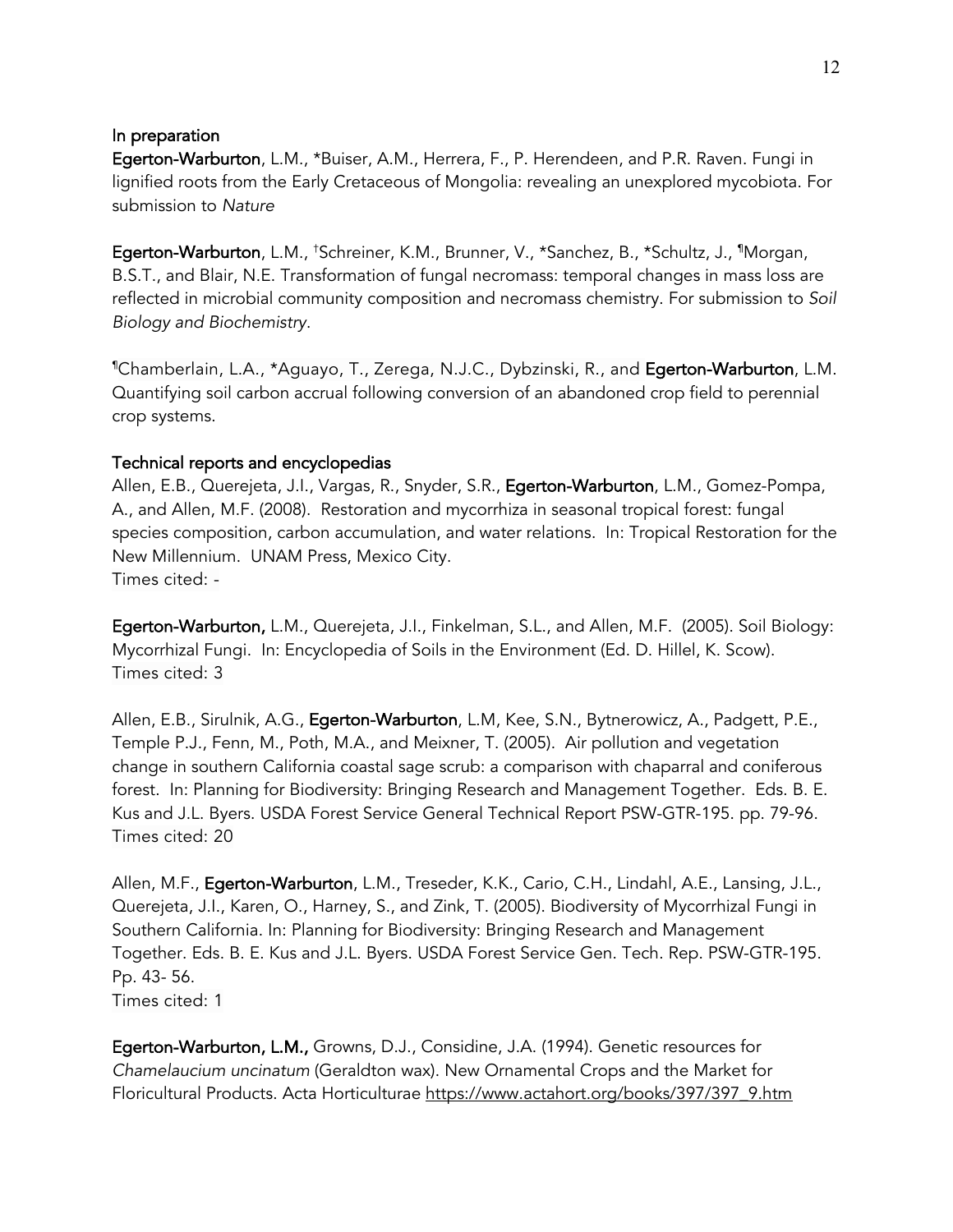#### Popular press

Egerton-Warburton, L.M. 2018. Leadership as your lodestar. CSA News. https://dl.sciencesocieties.org/publications/csa/abstracts/63/10/28?access=0&view=article See also: https://www.soils.org/membership/women-in-science/feature-articles

# CONFERENCE PRESENTATIONS AND ACTIVITIES

Total number of conferences representing the Chicago Botanic Garden: 54 (14 International) Total number of presentations: 73

Number of presentations with student as primary author or co-author: 46

|      |                                                           |                                       | No.       | No.            |
|------|-----------------------------------------------------------|---------------------------------------|-----------|----------------|
|      |                                                           |                                       | Under-    | Graduate       |
|      |                                                           | Presentation type                     | grad      | student        |
| Year | Meeting                                                   | (number)                              | coauthors | (co)authors    |
| 2020 | International Sustainable<br>Agriculture                  | Poster                                | 1         | 1              |
| 2020 | Soil Science Society of America<br>Annual Meeting         | Poster                                |           | 1              |
| 2019 | International Mycorrhiza<br>meeting (ICOM10)              | Oral, invited; Poster                 | 1         | $\overline{2}$ |
| 2019 | <b>Ecological Society of America</b>                      | Symposium, oral<br>invited (declined) |           |                |
| 2018 | Ecology of Soil Microbes                                  | Oral, contributed;<br>Poster          | 1         | 1              |
| 2018 | Society of Wetland Scientists                             | Oral, contributed                     |           | 2              |
| 2018 | <b>Ecological Society of America</b>                      | Poster                                |           | $\overline{2}$ |
| 2017 | American Public Gardens<br>Association                    | Symposium, oral<br>(invited)          |           |                |
| 2017 | Association for Tropical Biology<br>and Conservation      | Oral, contributed;<br>Poster          | 1         | 1              |
| 2017 | International Mycorrhiza<br>meeting (ICOM9)               | Oral, contributed;<br>Poster          |           | $\overline{2}$ |
| 2017 | International Society for<br><b>Environmental Biology</b> | Oral, contributed                     |           |                |
| 2017 | Soil Metagenomics DOE-JGI                                 | Poster                                |           | 1              |
| 2017 | Midcontinental Paleobotany<br>Symposium                   | Poster                                | 1         |                |
| 2017 | Mycological Society of America                            | Oral, contributed                     |           | 1              |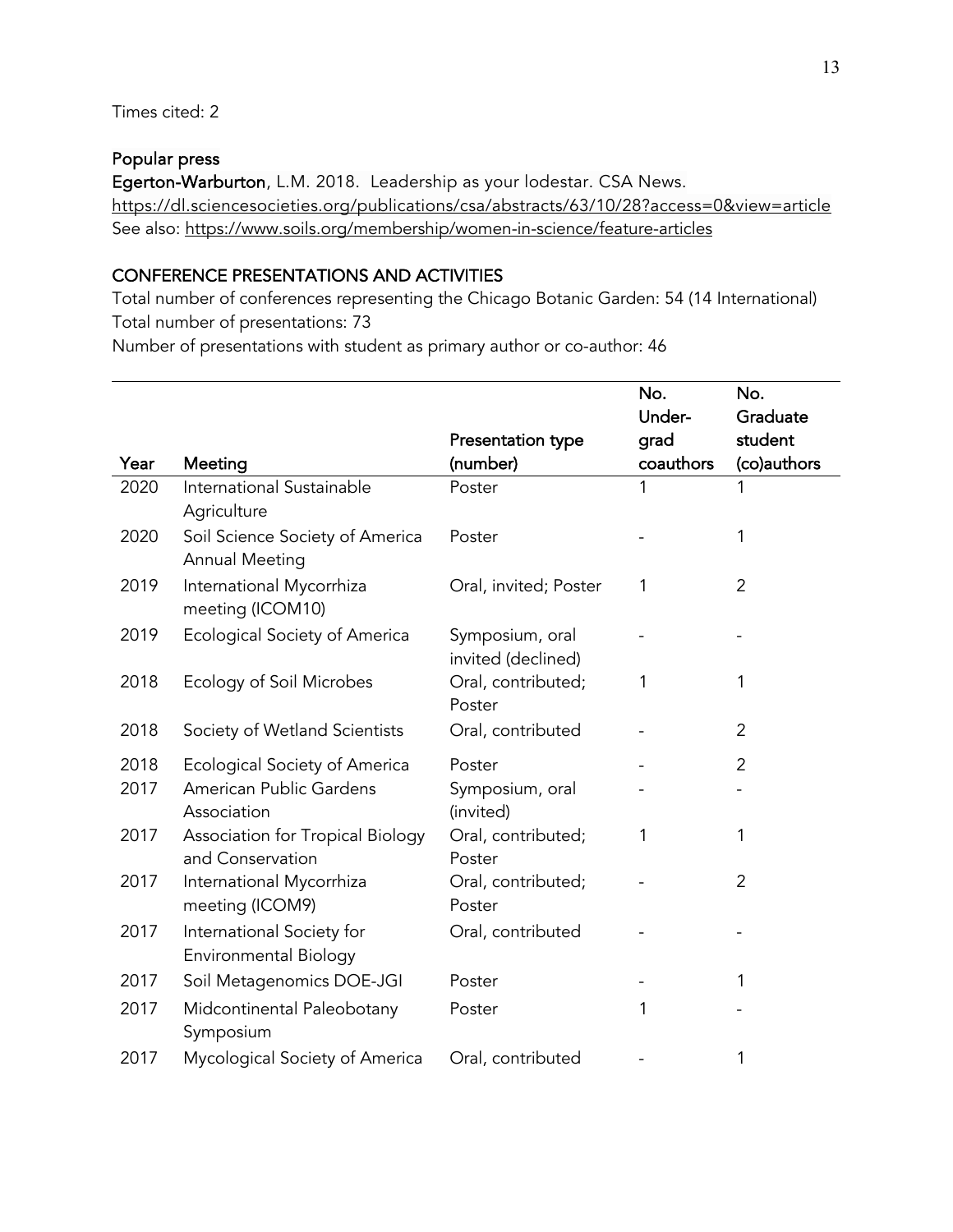| 2017 | Soil Ecology Society                                                 | Oral, contributed;<br>Poster | 1 | 3              |
|------|----------------------------------------------------------------------|------------------------------|---|----------------|
| 2016 | Soil Science Society of America                                      | Oral, contributed            | 2 |                |
| 2015 | International Mycorrhiza<br>meeting (ICOM8)                          | Poster                       |   | 1              |
| 2015 | International Union of Soil<br>Scientists                            | Workshop                     |   |                |
| 2015 | Midwest Great Lakes Society for<br><b>Ecological Restoration</b>     | Oral, contributed            |   | 1              |
| 2015 | Society for Ecological                                               | Oral, contributed;           |   | $\overline{c}$ |
|      | Restoration                                                          | Poster                       |   |                |
| 2015 | Soil Ecology Society                                                 | Oral, contributed;<br>Poster |   | 1              |
| 2015 | Soil Science Society of America                                      | Poster                       |   |                |
| 2015 | American Geophysical Union                                           | Poster                       | 3 |                |
| 2014 | Soil Metagenomics DOE-JGI                                            | Poster                       |   | 1              |
| 2014 | American Geophysical Union                                           | Posters (2)                  | 4 |                |
| 2014 | Association for Tropical Biology                                     | Oral, contributed;           |   | $\mathbf 1$    |
|      | and Conservation                                                     | Poster                       |   |                |
| 2014 | Earth's Living Skin                                                  | Oral, contributed;<br>Poster |   | $\mathbf 1$    |
| 2014 | Goldschmidt 2014                                                     | Oral, contributed;<br>Poster | 1 |                |
| 2014 | Mycological Society of America                                       | Poster                       |   | 1              |
| 2014 | Midwest Great Lakes Society for<br><b>Ecological Restoration</b>     | Oral, contributed            |   | 1              |
| 2014 | Society for Ecological<br>Restoration                                | Oral, contributed            |   |                |
| 2014 | World Congress in Soil Science                                       | Poster                       | 1 | 1              |
| 2013 | <b>Ecological Society of America</b>                                 | Posters (2)                  | 1 | 1              |
| 2013 | International Union of Soil<br>Scientists, Soil Carbon<br>Colloquium | Oral, contributed (2)        | 1 | 1              |
| 2013 | Society for Ecological<br>Restoration                                | Oral, contributed;<br>Poster |   | 1              |
| 2011 | Ecological Society of America                                        | Posters (2)                  | 2 |                |
| 2010 | NSF REU workshop                                                     | Poster                       |   |                |
| 2010 | <b>Ecological Society of America</b>                                 | Posters (2)                  | 3 |                |
| 2009 | <b>Ecological Society of America</b>                                 | Posters (4)                  | 1 | 2              |
| 2009 | Chicago Area Undergraduate<br>Research Symposium                     | Poster                       | 1 |                |
| 2008 | <b>Ecological Society of America</b>                                 | Symposium, oral<br>invited   |   |                |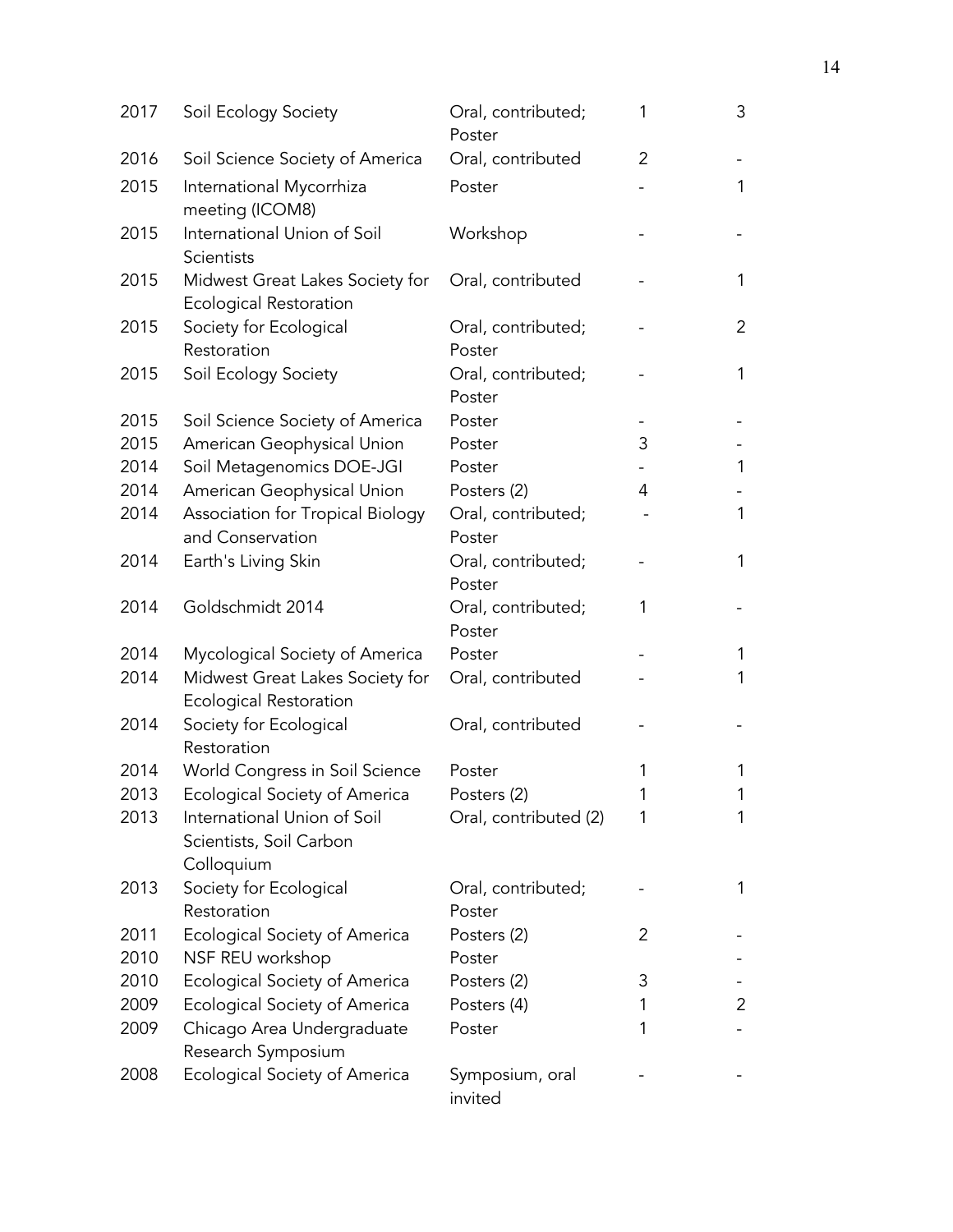| 2008 | Chicago Area Undergraduate           | Poster            |               |   |
|------|--------------------------------------|-------------------|---------------|---|
|      | Research Symposium                   |                   |               |   |
| 2008 | Restoration in Botanic Gardens,      | Workshop, Invited |               |   |
|      | Kew                                  |                   |               |   |
| 2007 | <b>Botanical Society of America</b>  | Oral, invited     |               |   |
| 2007 | Ecological Society of America        | Poster (2)        | $\mathcal{P}$ |   |
| 2007 | NSF REU workshop                     | Poster            |               | - |
| 2007 | Woody Plant Symposium                | Oral, invited     |               |   |
| 2006 | <b>Agronomy Society North</b>        | Poster, workshop  |               |   |
|      | Central branch meeting               |                   |               |   |
| 2006 | <b>Ecological Society of America</b> | Oral, contributed |               |   |
| 2006 | Soil Ecology Chicago                 | Oral, invited     |               |   |
| 2006 | Ecological Society of America        | Poster            |               |   |
| 2006 | Soil Science Society of America      | Oral, contributed |               |   |
| 2006 | World Congress in Soil Science       | Poster            |               |   |
| 2005 | Soil Ecology Society                 | Poster            |               |   |
| 2004 | <b>Ecological Society of America</b> | Posters (2)       |               |   |
| 2003 | Soil Ecology Society                 | Posters (2)       |               |   |

#### TEACHING EXPERIENCE

# **Graduate**

\* NU, Northwestern University; \*UIC, University of Illinois Chicago; UIUC, University of Illinois Urbana-Champaign

| Location   | Short title                                                           | Format                 | Role              | Year                                     |
|------------|-----------------------------------------------------------------------|------------------------|-------------------|------------------------------------------|
| NU*        | Field Methods in Plant<br><b>Biology and Conservation</b><br>(PBC450) | Laboratory             | Instructor        | 2009,<br>2010,<br>2021                   |
| <b>NU</b>  | Soils in the Environment<br>(PBC418/ENV SCI 390)                      | Lecture/<br>Laboratory | Instructor        | 2018,<br>2013-<br>2015,<br>2008,<br>2005 |
| <b>NU</b>  | Independent study- Soil Lab<br>(PBC499)                               | Laboratory             | Instructor        | 2009-<br>present                         |
| <b>NU</b>  | Graduate research                                                     | Research               | Instructor        | 2009-<br>present                         |
| <b>UIC</b> | Ecosystems (BIOS535)                                                  | Lecture                | Guest<br>lecturer | 2008,<br>2009                            |
| <b>NU</b>  | Ecosystem Ecology<br>(PBC422)                                         | Lecture                | Guest<br>lecturer | 2007                                     |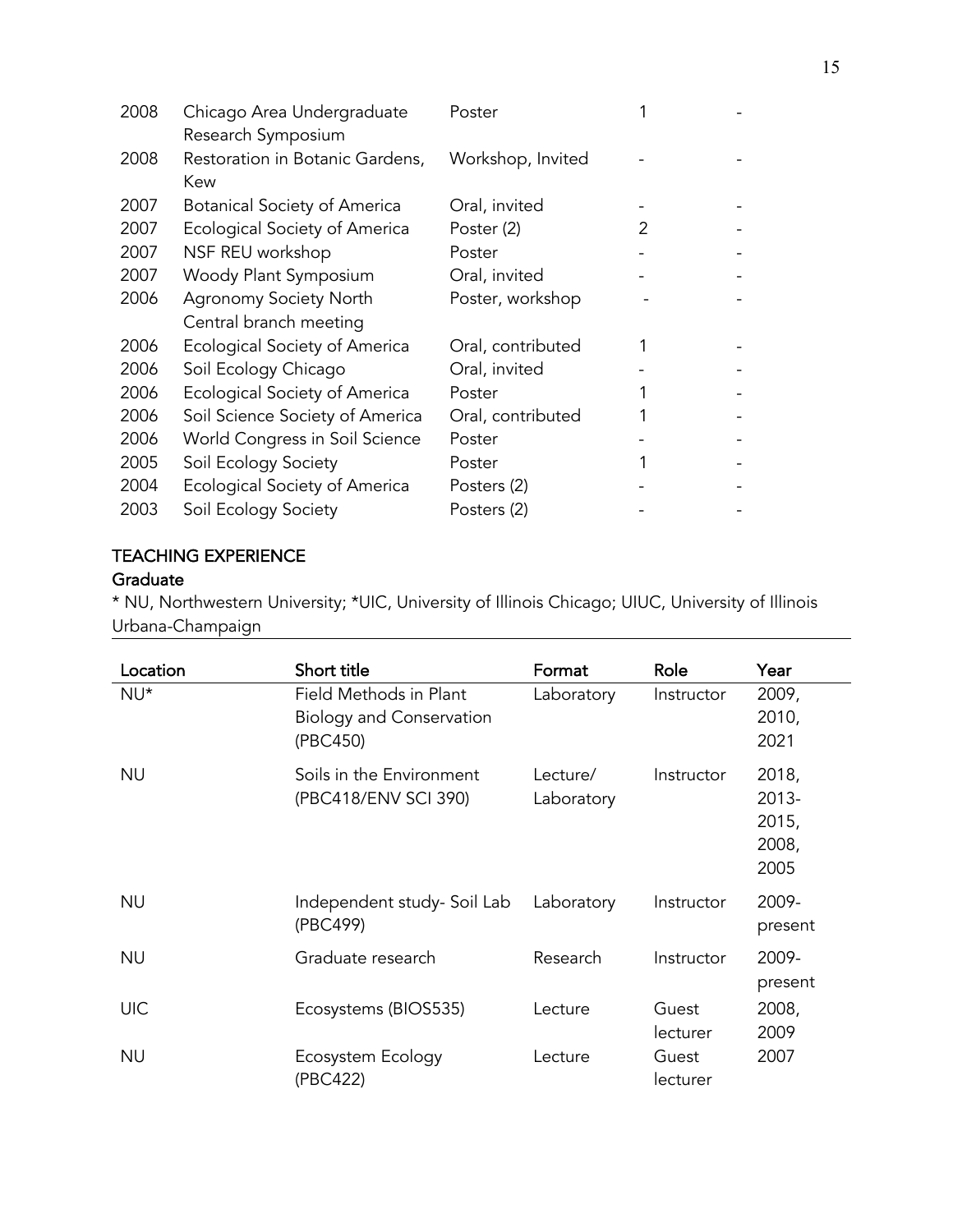| <b>UIUC</b> | Natural Resources Methods Lecture | Guest    | 2004 |
|-------------|-----------------------------------|----------|------|
|             | (NRES410)                         | lecturer |      |

# Undergraduate

| Location                 | Short title            | Format     | Role       | Year       |
|--------------------------|------------------------|------------|------------|------------|
| <b>NU</b>                | Undergraduate Research | Research   | Instructor | 2019-      |
|                          |                        |            |            | present    |
| Oakton Community         | Research in Biology    | Lecture    | Guest      | 2003, 2004 |
| College                  |                        |            | lecturer   |            |
| <b>Curtin University</b> | Horticultural Botany   | Laboratory | Instructor | 1994       |
| <b>Curtin University</b> | Horticultural Botany   | Laboratory | ТA         | 1990-1993  |
| <b>Curtin University</b> | Plant Physiology       | Laboratory | <b>TA</b>  | 1993       |
| <b>Curtin University</b> | Ecology                | Laboratory | <b>TA</b>  | 1988       |
| <b>Curtin University</b> | Plant Biology          | Laboratory | <b>TA</b>  | 1992-1993  |
| <b>Curtin University</b> | <b>Biometry</b>        | Laboratory | ТA         | 1993       |
| Edith Cowan              | Botany                 | Laboratory | TА         | 1992-1993  |
| University               |                        |            |            |            |

#### MENTORING AND ADVISING

Summary of post-doctoral researchers and students mentored and advised.

| Small    |
|----------|
| college* |
|          |
|          |
|          |
|          |
|          |
|          |

\*Small college with no access to research experiences per NSF guidelines

¶ Value in parentheses indicates number of students graduated

| Individual        | Role                    | Year      | Destination                                               |
|-------------------|-------------------------|-----------|-----------------------------------------------------------|
| Post-doctoral     |                         |           |                                                           |
| Kathryn Schreiner | Post-doctoral<br>Mentor | 2012-2014 | Assistant Professor,<br>University of Minnesota<br>Duluth |
| Jianwu Tang       | Post-doctoral<br>Mentor | 2007-2009 | Marine Biological Lab,<br>Woods Hole                      |
| Lara Jefferson    | Post-doctoral<br>Mentor | 2003      | Managing Director,<br>EnPeritus Pty Ltd                   |
| PhD               |                         |           |                                                           |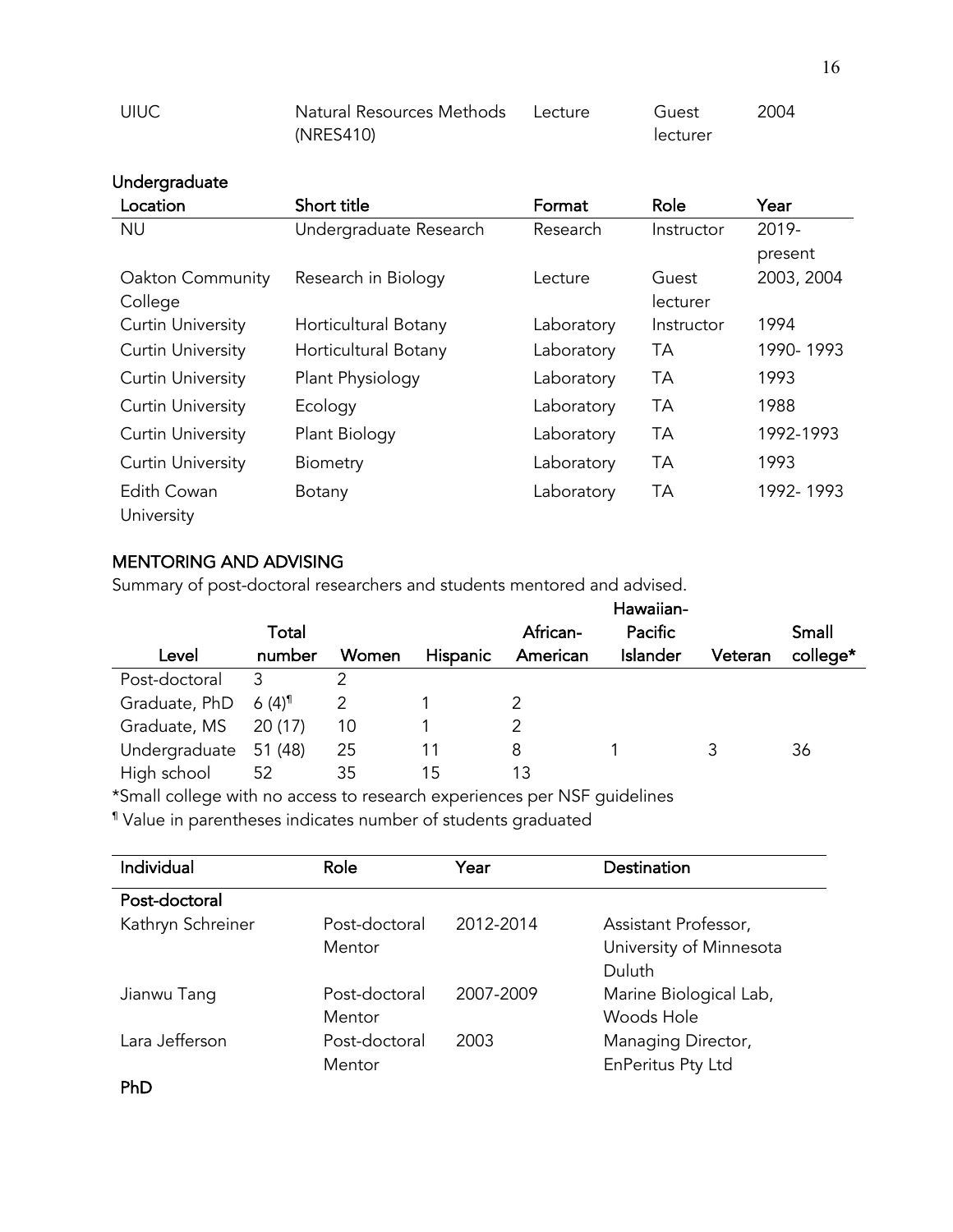| Fernando Rocha Vento                      | PhD co-advisor 2021- present |                                |                                                                                              |
|-------------------------------------------|------------------------------|--------------------------------|----------------------------------------------------------------------------------------------|
| Amelia Litz                               | PhD<br>committee             | 2019- present                  |                                                                                              |
| Lynnaun Johnson                           | PhD<br>committee             | Graduated 2019                 | Post-doc, Rush University                                                                    |
| Lauren Umek                               | PhD advisor                  | Graduated 2018                 | Restoration Manager,<br>Chicago Park District                                                |
| Chen Ning                                 | PhD<br>committee             | Graduated 2018                 | Assistant Professor, Central<br>South University of Forestry<br>and Technology, China        |
| Matt McCreary                             | PhD<br>committee             | Graduated 2016                 | NSF Post-doc, UW Madison                                                                     |
| <b>MS</b>                                 |                              |                                |                                                                                              |
| Angela McEnerny<br><b>Tiany Hernandez</b> | MS advisor<br>MS committee   | 2021- present<br>2020- present |                                                                                              |
| Ry'yan Clark                              | MS advisor                   | 2020- present                  |                                                                                              |
| Logan Novak                               | MS co-advisor                | 2019- present                  |                                                                                              |
| Lindsey Gohd                              | MS co-advisor                | Graduated 2021                 |                                                                                              |
| Lucas Chamberlain                         | MS advisor                   | Graduated 2020                 | UW Madison, PhD student                                                                      |
| Matt Evans                                | MS committee                 | Graduated 2020                 | Forest Ecologist, CBG                                                                        |
| Emma Leavens                              | MS committee                 | Graduated 2020                 | The Morton Arboretum                                                                         |
| Kaiyue Zhu                                | MS advisor                   | Graduated 2018                 | Novogene Technologies                                                                        |
| Jessica Ross                              | MS advisor                   | Graduated 2017                 | <b>UW Madison Research</b><br>Scientist                                                      |
| Corey Palmer                              | MS advisor                   | Graduated 2014                 | Biology Instructor,<br>Northeastern Illinois<br>University                                   |
| Robert Hevey                              | MS advisor                   | Graduated 2014                 | PhD student, Northwestern<br>University                                                      |
| Nik Desai                                 | MS advisor                   | Graduated 2013                 | Urban Forestry specialist,<br>Portland City Council, OR                                      |
| Jonathan deLong                           | MS advisor                   | Graduated 2009                 | PhD Swedish Agricultural<br>University, post-doc<br>University of Wageningen,<br>Netherlands |
| <b>Rachel Gross</b>                       | MS advisor                   | Graduated 2008                 | <b>MBA</b>                                                                                   |
| <b>Anne Nies</b>                          | MS committee                 | Graduated 2014                 | Senior data analyst, Rally<br>Health                                                         |
| Chen Ning                                 | MS committee                 | Graduated 2014                 | PhD, Northwestern<br>University                                                              |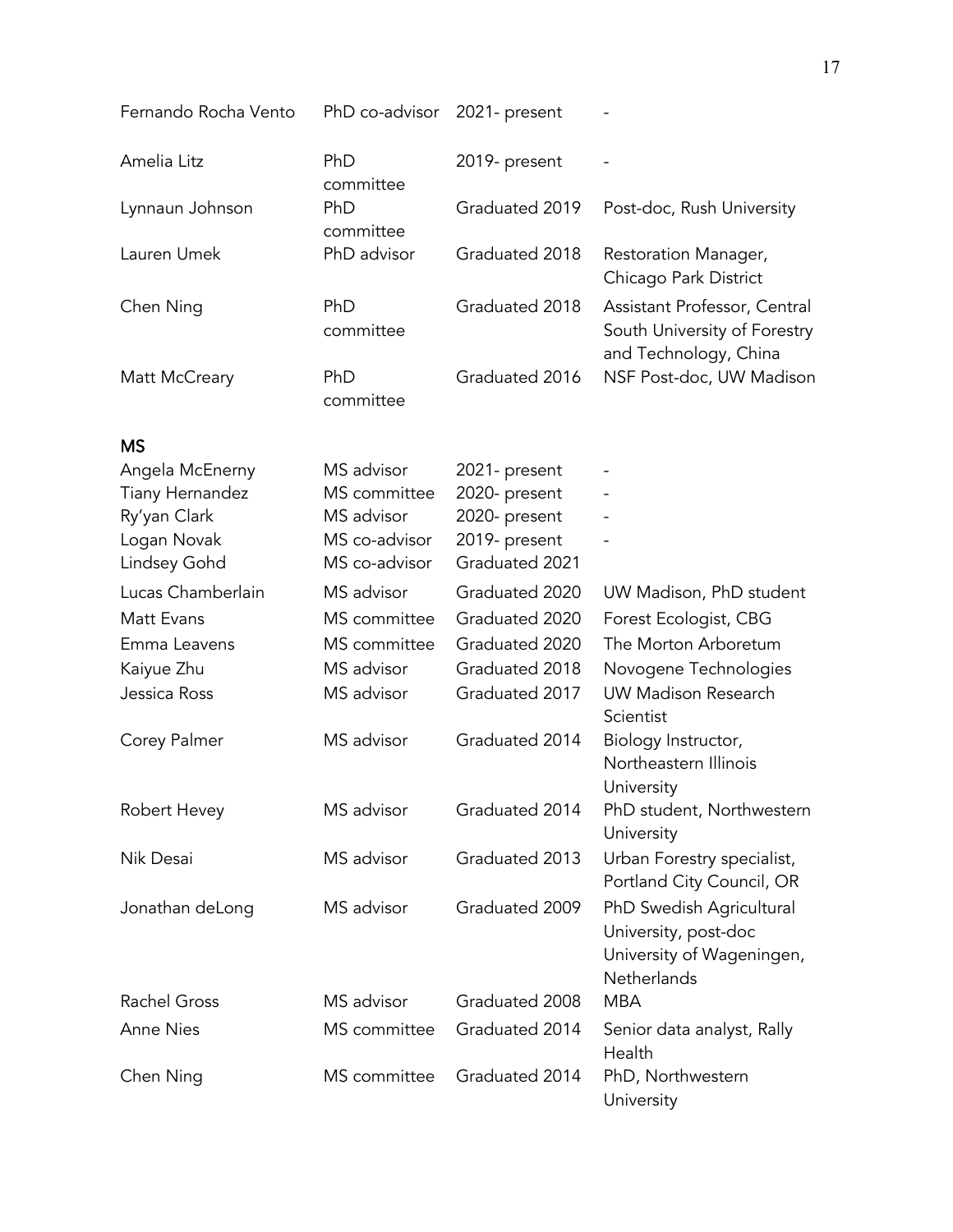| Zaid McKee-Krisberg |              | MS committee Graduated 2009 | PhD Temple University,                                 |
|---------------------|--------------|-----------------------------|--------------------------------------------------------|
|                     |              |                             | NSF post-doc UC Berkeley                               |
| Lauren Umek         | MS committee | Graduated 2008              | PhD, Northwestern                                      |
|                     |              |                             | University                                             |
| Joe Salerno         | MS committee | Graduated 2008              | Research assistant, NU                                 |
| Kara Borden         | MS committee | Graduated 2007              | Education specialist, Peggy<br>Notaebart Nature Museum |

# SERVICE TO THE PROFESSION

| Service                            | Journal/ Organization                   | Position                                                | Year(s)       |
|------------------------------------|-----------------------------------------|---------------------------------------------------------|---------------|
| <b>Editorial service</b>           | <b>Restoration Ecology</b>              | Co-ordinating Editor                                    | 2016- present |
|                                    | Geoderma Regional                       | <b>Editorial Board</b>                                  | 2016- present |
|                                    | <b>Applied Soil Ecology</b>             | <b>Editorial Board</b>                                  | 2014-2017     |
| Manuscript reviews                 |                                         |                                                         |               |
| Journal                            |                                         | Year (No. manuscripts)                                  |               |
| Agronomy                           |                                         | 2017 (2)                                                |               |
| Annals of Botany                   |                                         | 2015, 2014 (2), 2012, 2011 (2), 2009                    |               |
| <b>Applied Soil Ecology</b>        |                                         | 2022, 2021 (3), 2020 (1), 2019 (4), 2018, 2017 (2),     |               |
|                                    |                                         | 2016 (15), 2015 (8), 2014 (10), 2013 (7), 2012 (3),     |               |
|                                    |                                         | 2011 (5), 2010, 2009 (2)                                |               |
| Applications in Plant Sciences     |                                         | 2018                                                    |               |
|                                    | Applied and Environmental Microbiology  | 2015                                                    |               |
|                                    | Archives of Agronomy and Soil Science.  | 2018                                                    |               |
| Canadian Journal of Soil Science   |                                         | 2017                                                    |               |
| Ecology                            |                                         | 2021, 2020, 2012, 2009                                  |               |
|                                    | Environmental and Experimental Botany   | 2020                                                    |               |
| <b>Ecology Letters</b>             |                                         | 2011                                                    |               |
| European Journal of Forest Science |                                         | 2020                                                    |               |
| European Journal of Soil Science   |                                         | 2011 (2)                                                |               |
| FEMS Microbiology Ecology          |                                         | 2018                                                    |               |
| Forests                            |                                         | 2021, 2019 (2), 2018, 2017, 2016                        |               |
| Frontiers in Microbiology          |                                         | 2021                                                    |               |
| <b>Functional Ecology</b>          |                                         | 2015, 2014, 2013, 2011                                  |               |
| Fungal Biology                     |                                         | 2017 (2), 2016, 2014, 2013                              |               |
| Fungal Ecology                     |                                         | 2017 (2), 2014                                          |               |
| Geoderma/ Geoderma Regional        |                                         | 2020, 2019 (2), 2018, 2017, 2016 (4), 2015 (2),<br>2014 |               |
| Global Change Biology              |                                         | 2011                                                    |               |
| HortScience                        |                                         | 2011 (2)                                                |               |
|                                    | International Journal of Plant Sciences | 2013                                                    |               |
| Journal of Ecology                 |                                         | 2021, 2018, 2017 (4), 2016 (2), 2011                    |               |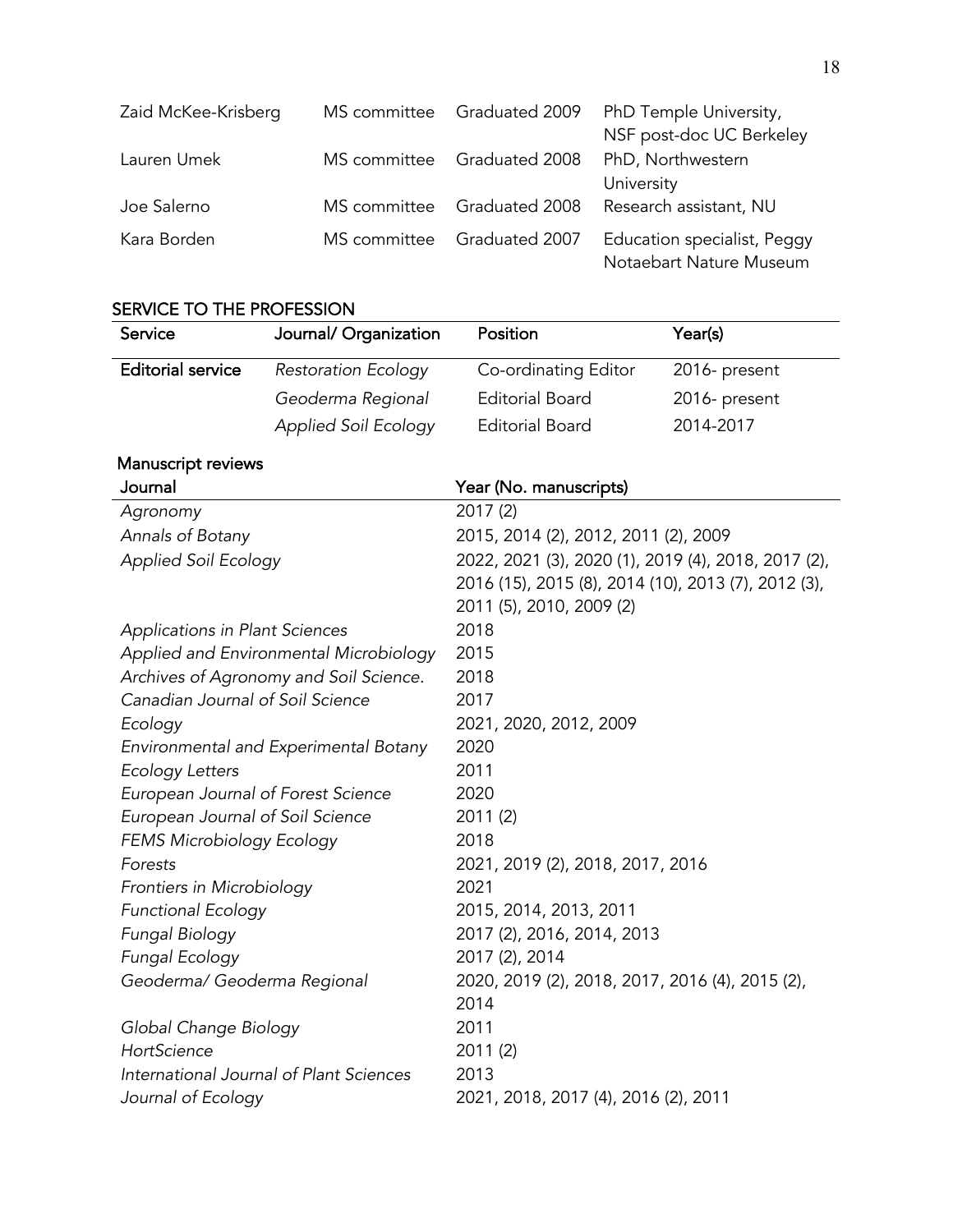| Journal of Fungi               | 2021                                              |
|--------------------------------|---------------------------------------------------|
| Journal of Experimental Botany | 2021, 2011 (2)                                    |
| Journal of Vegetation Science  | 2016                                              |
| Microbial Ecology              | 2014                                              |
| Microbiology Open              | 2017                                              |
| Microorganisms                 | 2021                                              |
| Mycorrhiza                     | 2018, 2016, 2015, 2011, 2006                      |
| New Phytologist                | 2020, 2014, 2011                                  |
| Oecologia                      | 2019, 2018, 2016, 2015, 2014, 2009                |
| Oikos                          | 2018                                              |
| Peer Journal                   | 2018, 2017                                        |
| Plants                         | 2021                                              |
| Plant and Soil                 | 2019, 2018, 2016 (2), 2012, 2011                  |
| Plant Ecology                  | 2016                                              |
| Remote Sensing                 | 2020                                              |
| PLOS One                       | 2018, 2016 (16), 2015 (2)                         |
| <b>Restoration Ecology</b>     | 2021 (5), 2020 (6), 2019 (3), 2018 (7), 2017 (5), |
|                                | 2016 (3), 2015                                    |
| Scientific Reports             | 2021                                              |
| Soil Systems                   | 2020                                              |
| Sustainability                 | 2020, 2017                                        |
| Water                          | 2018                                              |
| Wetlands                       | 2015                                              |
|                                |                                                   |

| Service                 | Organization                              | Position                                                         | Year(s)                                              |
|-------------------------|-------------------------------------------|------------------------------------------------------------------|------------------------------------------------------|
| Panel service           | <b>National Science</b><br>Foundation     | Ecosystems, Population<br>and Community<br>Processes Panels      | 2021, 2019, 2017,<br>2016, 2015, 2013,<br>2008, 2007 |
|                         |                                           | <b>EPSCoR</b> site visit                                         | 2020                                                 |
| Ad-hoc grant<br>reviews | <b>National Science</b><br>Foundation     | Ecosystems, REU,<br>Population and<br><b>Community Processes</b> | 1998- present                                        |
| Society service         | Soil Science Society of<br>America (SSSA) | Women in Soil Science<br>Committee (Member)                      | 2017-2019                                            |
|                         | <b>SSSA</b>                               | <b>Applied Soil Science</b><br>Committee or Chair                | 2018, 2021-2023                                      |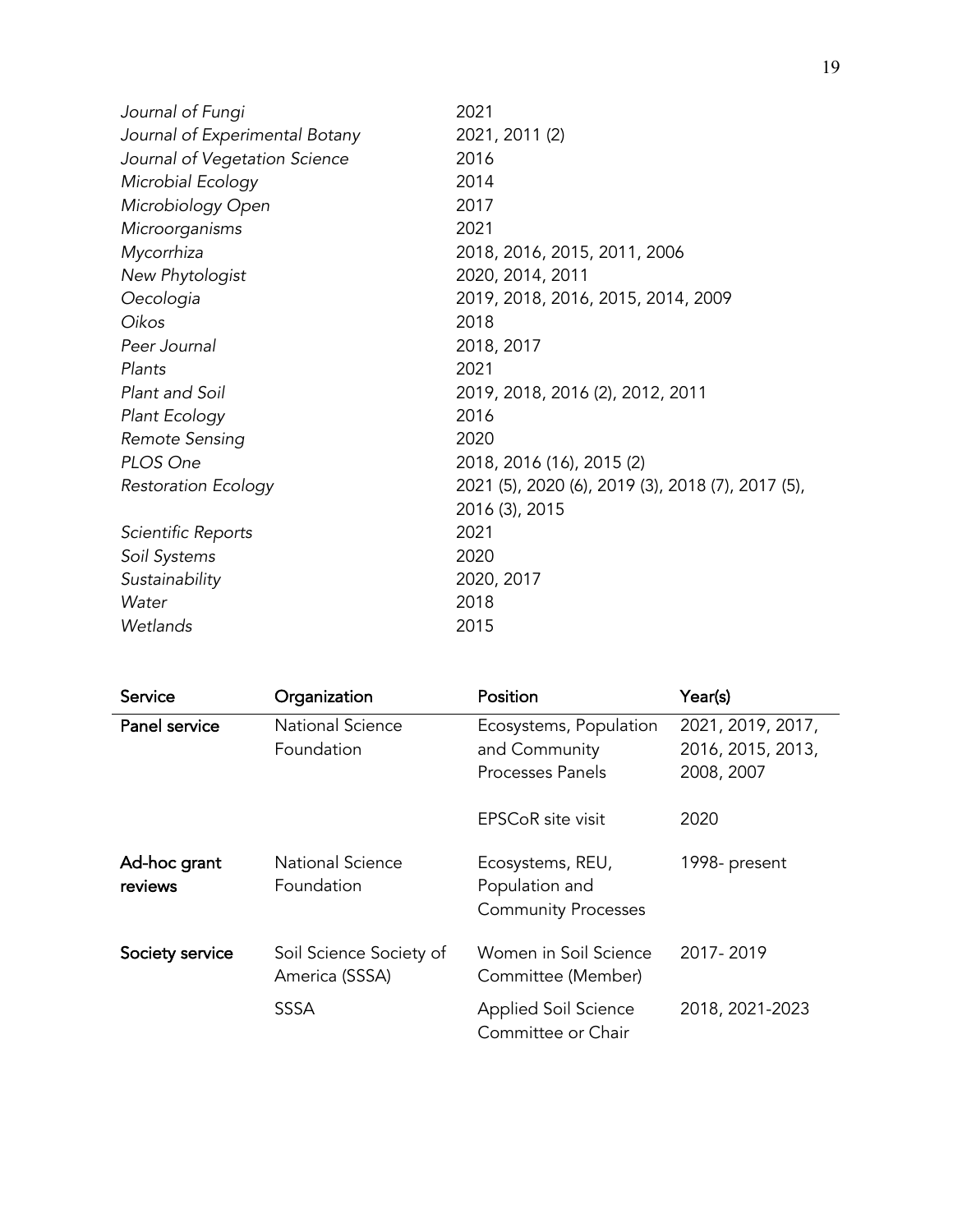|                                      | <b>SSSA</b>                                               | Student Research<br>Symposium Contest<br>Committee (Member)                                 | 2018-2019 |
|--------------------------------------|-----------------------------------------------------------|---------------------------------------------------------------------------------------------|-----------|
|                                      | <b>SSSA</b>                                               | Francis and Evelyn Clark 2013-2015<br>Graduate Student<br>Scholarship Committee<br>(Member) |           |
|                                      | American Public<br>Gardens Association<br>(APGA)          | Session organizer/<br>presenter, Soil Health in<br><b>Botanic Gardens</b>                   | 2017      |
|                                      | Ecological Society of<br>America                          | <b>Buell- Braun Awards</b><br>(Judge)                                                       | 2002-2014 |
|                                      | Soil Ecology Society of<br>America                        | Organizing committee,<br>Soil Ecology Meeting at<br>Argonne National<br>Laboratories, IL    | 2005      |
|                                      | <b>West Australian Society</b><br>for Electron Microscopy | Committee                                                                                   | 1993-1994 |
| Student symposia<br>and competitions | Chicago Public Schools,<br><b>Skinner West</b>            | Space Race<br>Competition (Judge)                                                           | 2012      |
|                                      | University of Illinois,<br>Chicago                        | Student Research<br>Forum (Judge)                                                           | 2010      |
|                                      | Chicago Area<br>Undergraduate<br>Research Consortium      | Student Research<br>Symposium (Judge)                                                       | 2009-2013 |

# SERVICE TO THE DEPARTMENT AND INSTITUTION

\*PBC- Joint Northwestern University- Chicago Botanic Garden Graduate Program in Plant Biology and Conservation

|                           | <b>Committee service</b> PBC* PhD admissions |                                                                     | 2020-2021               |
|---------------------------|----------------------------------------------|---------------------------------------------------------------------|-------------------------|
|                           | PBC MS admissions                            |                                                                     | 2016-2019,<br>2008-2010 |
|                           | PBC Curriculum<br>committee                  |                                                                     | 2020- present           |
| Chicago Botanic<br>Garden | World Environment Day                        | Demonstrations and<br>workshops on soil and<br>fungi for the public | 2010- present           |
|                           | Workshop on<br>Mycorrhizas                   | Garden Club of<br>America                                           | 2009                    |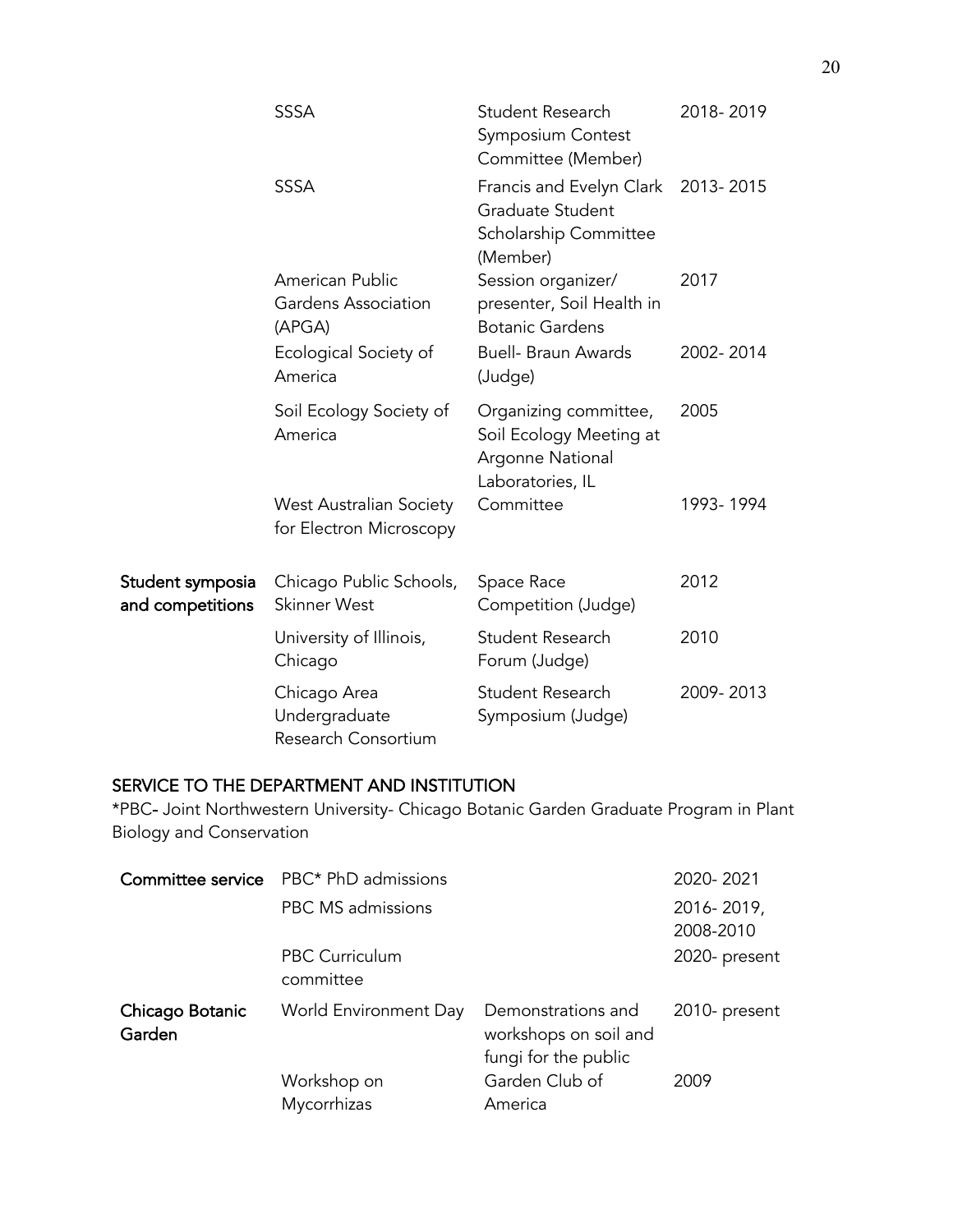| CBG Behind the Scenes | Workshops and tours<br>for members, donors, | 2007- present |
|-----------------------|---------------------------------------------|---------------|
|                       | and visitors                                |               |
| Research Experiences  | Program co-ordinator                        | 2004-2010     |
| for Undergraduates    | and director, web                           |               |
| (REU) Program         | master and                                  |               |
|                       | administrator                               |               |

## TRAINING AND PERSONAL DEVELOPMENT (examples)

2020 A Chair at the Table, a series of Anti-Blackness Training Workshops, NU 2020 Critical Thinking Workshop, NU Faculty Development 2019 Bash/ Python scripting workshop 2018 Bioinformatics pipeline (JAMP) workshop and training 2016 Social media utilization- Snapchat workshop 2015 QIIME (bioinformatics processing) workshop 2013 Fungal genomics workshop, DOE Joint Genome Institute 2010 NSF REU Director workshop 2007 NSF REU Director workshop

# COMMUNITY OUTREACH

Evanston Spring Film Series, Panel member for discussion of 'Dirt- The Movie' 2015 Friends of Lovelace Park, science advisor (soils) 2019- present

### MEDIA COVERAGE- Examples

2017 Crop, Soils, Agronomy (CSA) News Magazine, Soil Science Society of America https://dl.sciencesocieties.org/publications/csa/articles/62/1/8 doi:10.2134/csa2017.62.0102

2017: Phys.org https://phys.org/news/2017-09-arbuscular-mycorrhizal-fungal-exposed-dna.html

2017: Botanical Society of America, Twitter https://twitter.com/Botanical\_/status/913125030200057856?ref\_src=twsrc%5Etfw%7Ctwcamp %5Etweetembed%7Ctwterm%5E914875975716007937&ref\_url=https%3A%2F%2Fplu.mx%2F plum%2Fa%2F%3Fdoi%3D10.3732%2Fapps.1700017

2016: Wiley Ecology

https://twitter.com/wileyecology/status/727876797489131520?ref\_src=twsrc%5Etfw%7Ctwcam p%5Etweetembed%7Ctwterm%5E727876797489131520&ref\_url=https%3A%2F%2Fplu.mx%2 Fplum%2Fa%2F%3Fdoi%3D10.1111%2Frec.12362

2013: Discovery Channel

Filmed a segment on 'Soils' with Trillium Productions, Evanston, for the Discovery channel.